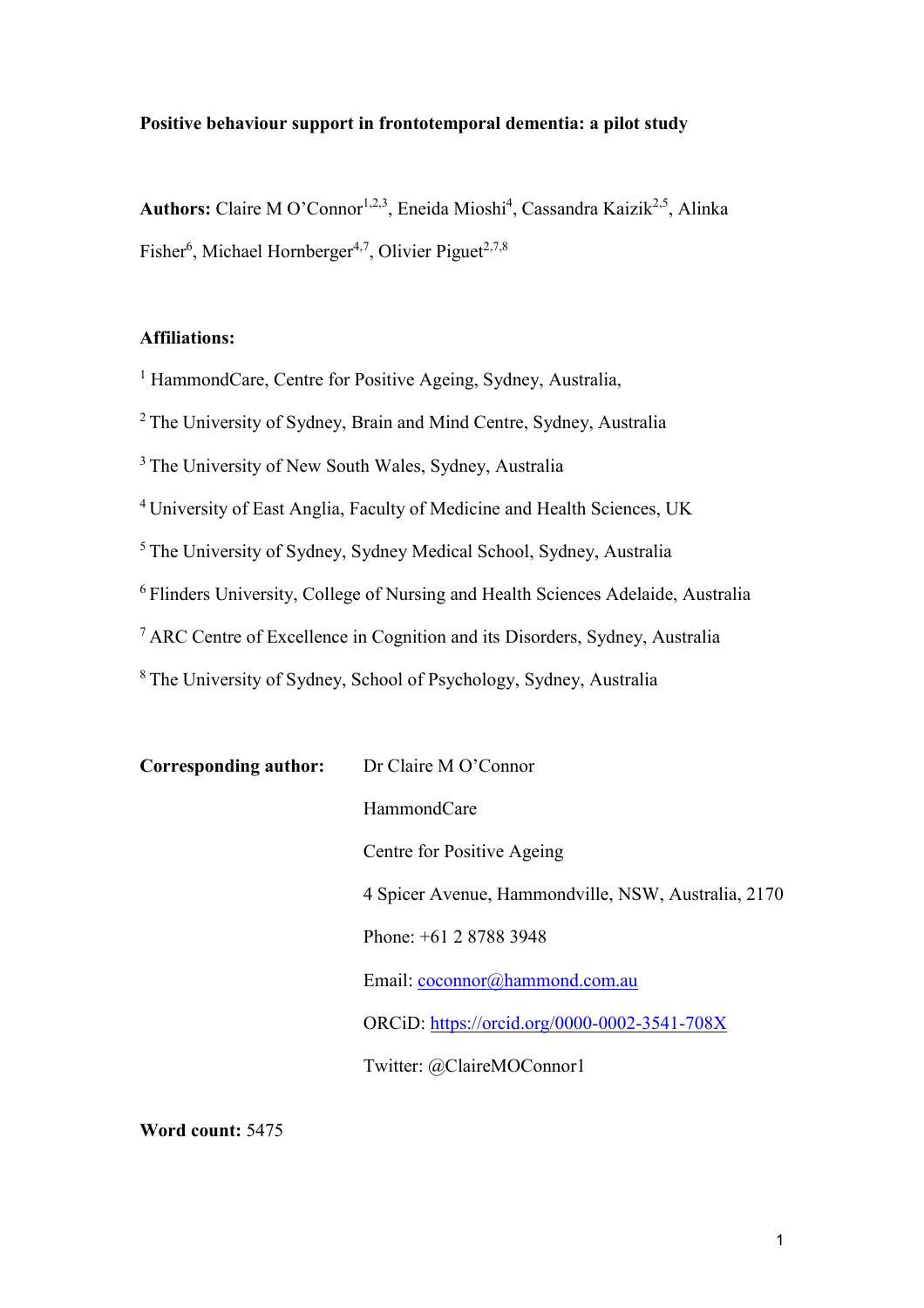#### **Abstract:**

Frontotemporal dementia (FTD) is a progressive neurodegenerative brain condition clinically characterised by marked changes in behaviour that impact the individuals' relationships and community participation, and present challenges for families. Family carers of individuals with FTD find apathy and disinhibition particularly challenging leading to high levels of stress and burden. Positive behaviour support (PBS) as a behaviour intervention framework has never been trialled in FTD. This pilot study examined the functional basis of apathetic and disinhibited behaviours in four FTD dyads and explored the acceptability of a PBS intervention. The PBS program was provided by an occupational therapist in the participants' homes. Measures collected at baseline and post intervention (M=3.9 months) assessed: function of behaviours, challenging behaviours, and qualitative outcomes pertaining to acceptability of the PBS approach. PBS was an acceptable intervention for all four dyads. 'Sensory' and 'tangible' were the most common functions contributing to maintenance of behaviour changes, and aspects of apathetic and disinhibited behaviours improved following intervention. This study demonstrates the acceptability and potential benefit of a PBS program to provide support in FTD. A more rigorous trial will be an important next step in developing improved services tailored to the needs of this unique population.

**Keywords:** Positive behaviour support, frontotemporal dementia, challenging behaviour, family support, family carer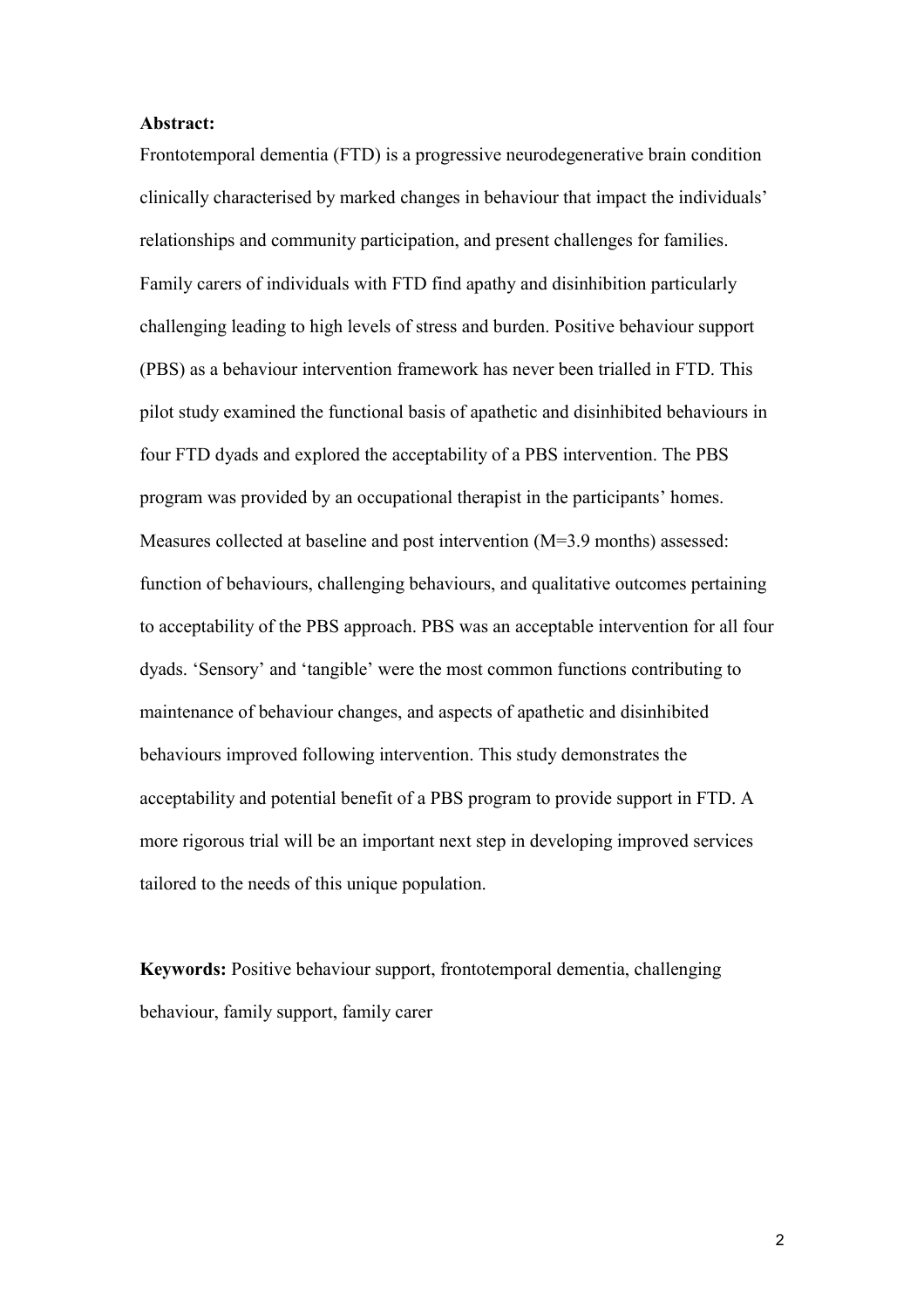#### **Introduction:**

Frontotemporal dementia (FTD) is a younger-onset dementia (onset <65yrs), associated with changes in behaviour and/or language that present challenges for families and support staff, and impact the individuals' relationships and community participation. Behavioural-variant FTD (bvFTD) and semantic dementia (SD) are the two subtypes of FTD where challenging behaviours most commonly occur (Hodges, 2001; O'Connor et al., 2016; Rosen et al., 2006). These behaviours are those that may be difficult to manage, impact negatively on the person or their environment, and often result in high levels of burden in carers or family members (Andrews, 2006; Mioshi et al., 2013). Common changes observed in FTD include disinhibition, apathy, changed eating behaviours, loss of insight, compulsive behaviour, and impulsivity (Shinagawa, 2013; Snowden et al., 2001), some of which are subtype-specific. For instance, changes in eating behaviours differ in bvFTD and SD, where individuals with bvFTD may be likely to experience gluttony and be indiscriminate around food, while individuals with SD may be more likely to demonstrate specific and rigid daily routines around food (Snowden et al., 2001). Nevertheless, individuals with SD and bvFTD share many behaviour changes, such as disinhibition and stereotypical behaviours (O'Connor et al. 2016).

Behaviour changes in FTD result from a complex interplay of variables such as brain atrophy, cognitive changes (e.g., lack of insight, decreased comprehension of social norms), communication impairments, and environmental stimuli (Ghosh et al. 2013; Kortte & Rogalski, 2013; Marczinski et al., 2004; Massimo et al., 2009). Understanding how these variables interact is vital for the development of effective interventions.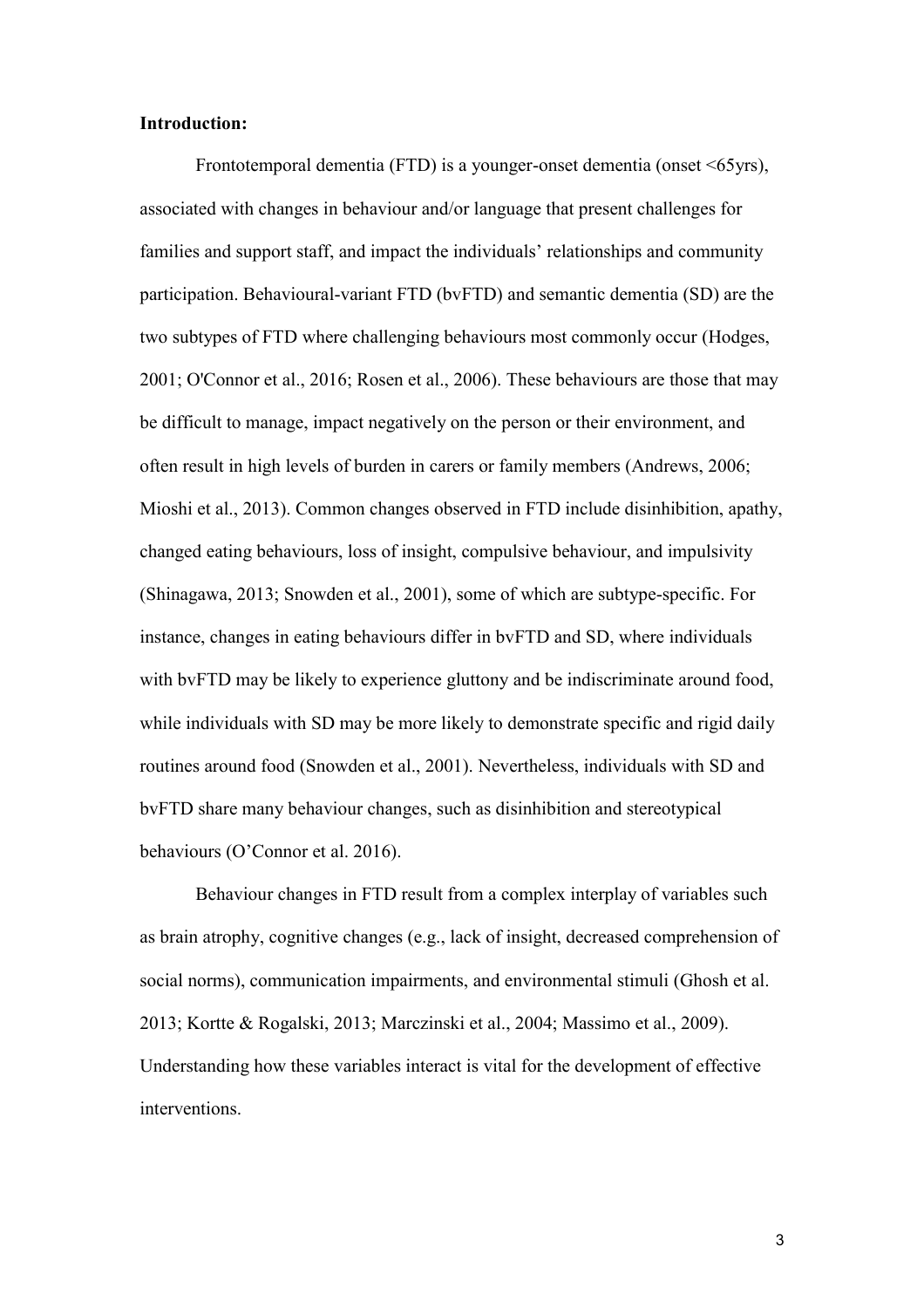Apathy and disinhibition in particular are often cited as being the most challenging behaviours for family members (Massimo et al., 2009; Whitwell et al., 2009). Management of such behaviours has been attempted through off-label medications, yet results have been disappointing, often with unanticipated side effects (Haass & Neumann, 2016; Tsai & Boxer, 2014; Tsai & Boxer, 2016), and diseasemodifying treatments are still lacking in FTD. Effective non-pharmacological approaches that explore the use of compensatory methods to address the environmental, cognitive and sensory basis of behaviours are therefore needed (Kortte & Rogalski, 2013), but remain limited (O'Connor et al., 2013). A recent pilot study demonstrated the potential for using an activity-based intervention to maintain everyday function and reduce behavioural symptoms overall in a cohort of individuals with FTD (O'Connor et al. 2017a), supporting the need to further develop such psychosocial intervention approaches.

Apathy and disinhibition are common in FTD and form a central and challenging aspect of supporting a person with FTD (O'Connor et al., 2016; O'Connor et al., 2017b). As such, effective behavioural interventions are of the utmost importance. Positive behaviour support (PBS) is one intervention approach that has been used successfully in supporting adults with intellectual disability and brain injury (Hassiotis et al., 2009; Feeny & Achilich, 2014), but is yet to be trialled in FTD. Effective PBS involves a comprehensive functional behaviour assessment and analysis, which then inform person-centred interventions that increase quality of life and reduce the occurrence of behaviours (Allen, James, Evans, Hawkins, & Jenkins, 2005; Carr et al., 2002; Horner et al., 1990). Crucially, PBS has been found to be an efficacious intervention approach for people with severe and challenging behaviours (LaVigna & Willis, 2012), and a similar approach has been trialled in general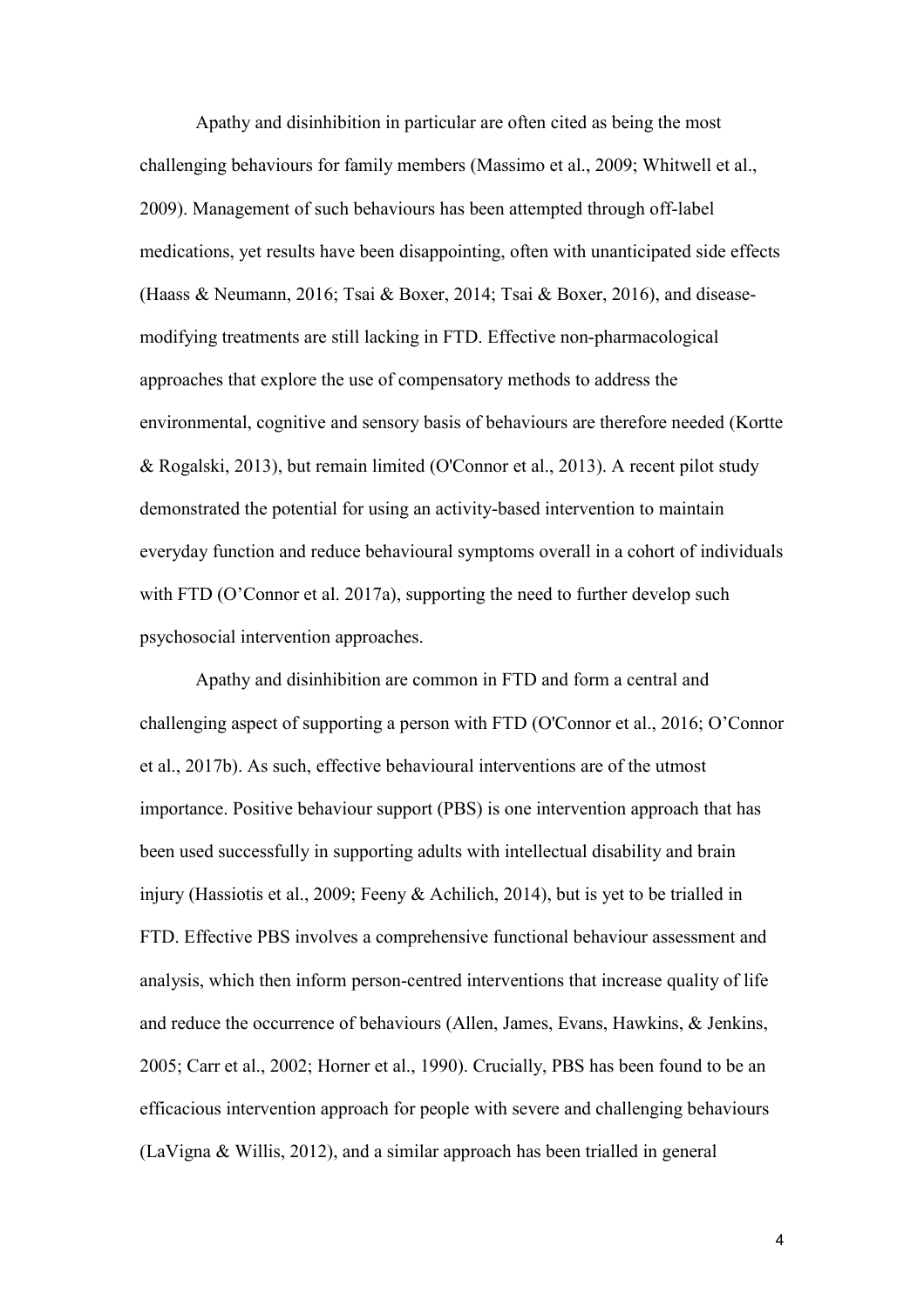dementia cohorts with encouraging results (Bird et al. 2007; Bird et al. 2009). While these studies primarily involved people with undifferentiated dementia diagnoses living in residential care with care staff (Bird et al. 2007), the latter study included a small cohort of community-dwelling individuals and their family carers (Bird et al. 2009). This highlights the potential of PBS for addressing the common challenging behaviours of apathy and disinhibition seen in FTD.

The underlying assumption of PBS is that challenging behaviours serve a function (purpose) for the individual. A functional behaviour assessment and analysis is conducted in order to identify the factors underlying challenging behaviours, and determine the function/s they serve for the individual. This assessment then informs a multi-component PBS plan, which includes a range of strategies from within four key domains: 1) ecological strategies (addressing any mismatch between the person and their environment; 2) positive programming (teaching skills that are functionally related/equivalent, and coping strategies; 3) focused support strategies (controlling antecedents and reinforcing desired behaviours; and 4) reactive strategies (reducing the impact of a behaviour when it is occurring) (LaVigna & Willis, 2005, 2012; McLean & Grey, 2012).

In general dementia care facilities (housing predominantly older individuals with Alzheimer's disease and/or vascular dementia), behaviour changes can arise as a result of the dementia-related brain changes or of unmet needs, such as pain or loneliness (Algase et al., 1996; Cohen-Mansfield, 2000), in addition to the progression of the disease. In this context, behaviour support largely becomes about recognising and addressing these unmet needs. In FTD, however, behaviour changes have a primary biological basis arising from the location and severity of brain atrophy found in the frontal and temporal lobes in this population (Massimo et al. 2015;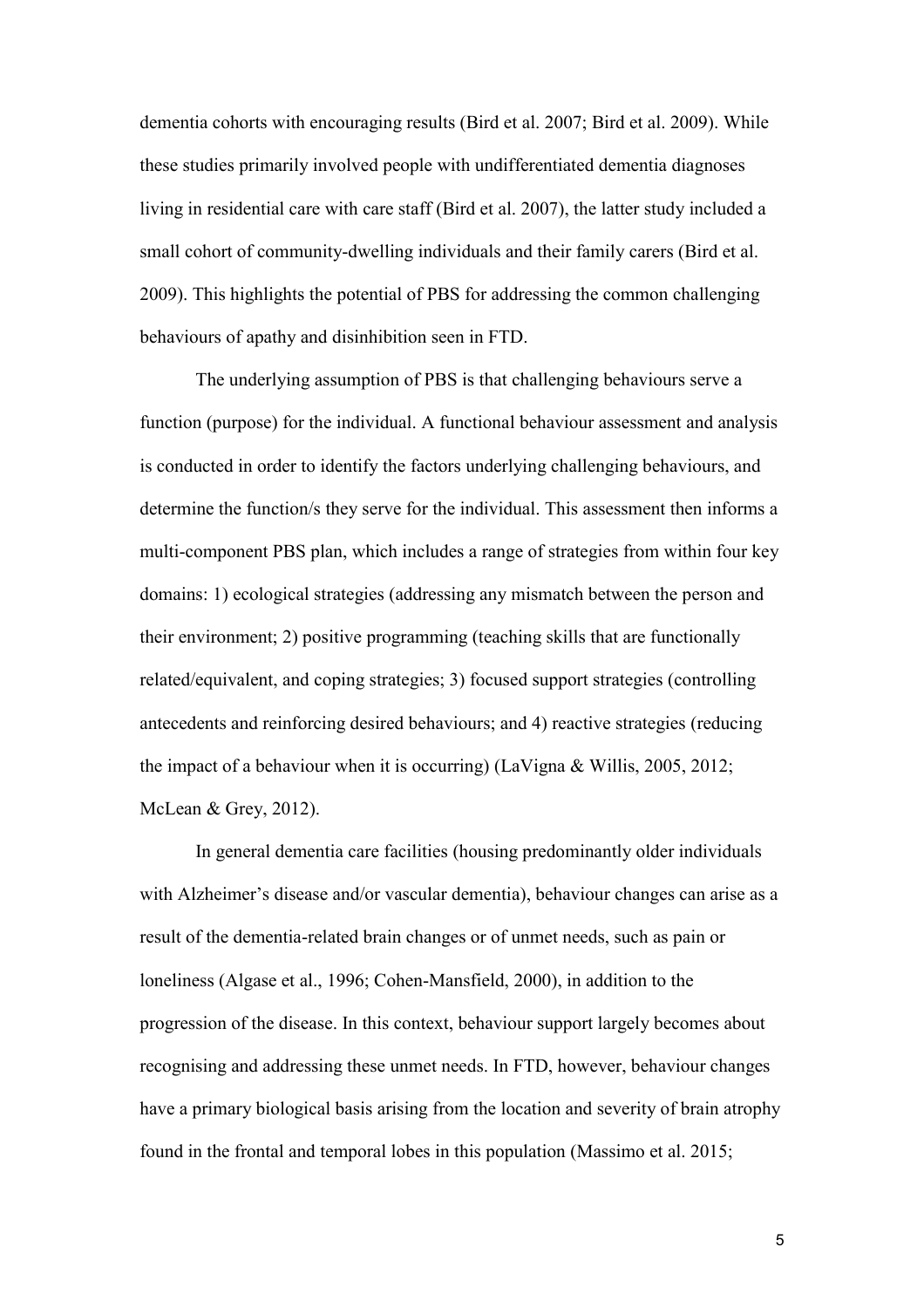Williams, Nestor, & Hodges, 2005; Zamboni et al. 2008). Indeed, these brain regions are known to play a central role in modulating behaviours (Hodges & Piguet, 2018). While behavioural symptoms in FTD may in part also reflect unmet needs and reactivity to environmental stimuli (Kortte & Rogalski, 2013), effective strategies to support behaviour changes in FTD are likely to differ from those used in general dementia populations. The PBS framework, which assumes that the behaviour has a function (i.e., serves a purpose) for the individual, has not yet been explored in detail in FTD. It may help determine the variables underlying challenging behaviours (e.g., through functional assessment and analysis) to inform targeted intervention plans.

Individuals with FTD living in the community often live with a family member (providing support), and research highlights the importance of involving these family members in behavioural interventions (Martini de Oliveira et al., 2019; O'Connor et al., 2013). A recent pilot study demonstrated the feasibility of working closely with a family member of an individual with FTD while implementing a community-based activity intervention to address behavioural changes such as apathy, disinhibition and agitation (O'Connor et al., 2017a). PBS may therefore be an appropriate intervention in this population, allowing for a similar format of working closely with both the individual and their family to address challenging behaviours.

Given the often severe and challenging nature of behaviour changes in bvFTD and SD, this study sought to a) understand the functional basis of apathetic and/or disinhibited behaviours identified as challenging by the person's family member, and explore the impact of PBS on these behaviours, and b) consider the acceptability of a PBS intervention for individuals with FTD and their family support person (dyads) living in the community. We hypothesised that as family members implemented PBS plans targeting the identified functional basis of behaviour, levels of apathetic and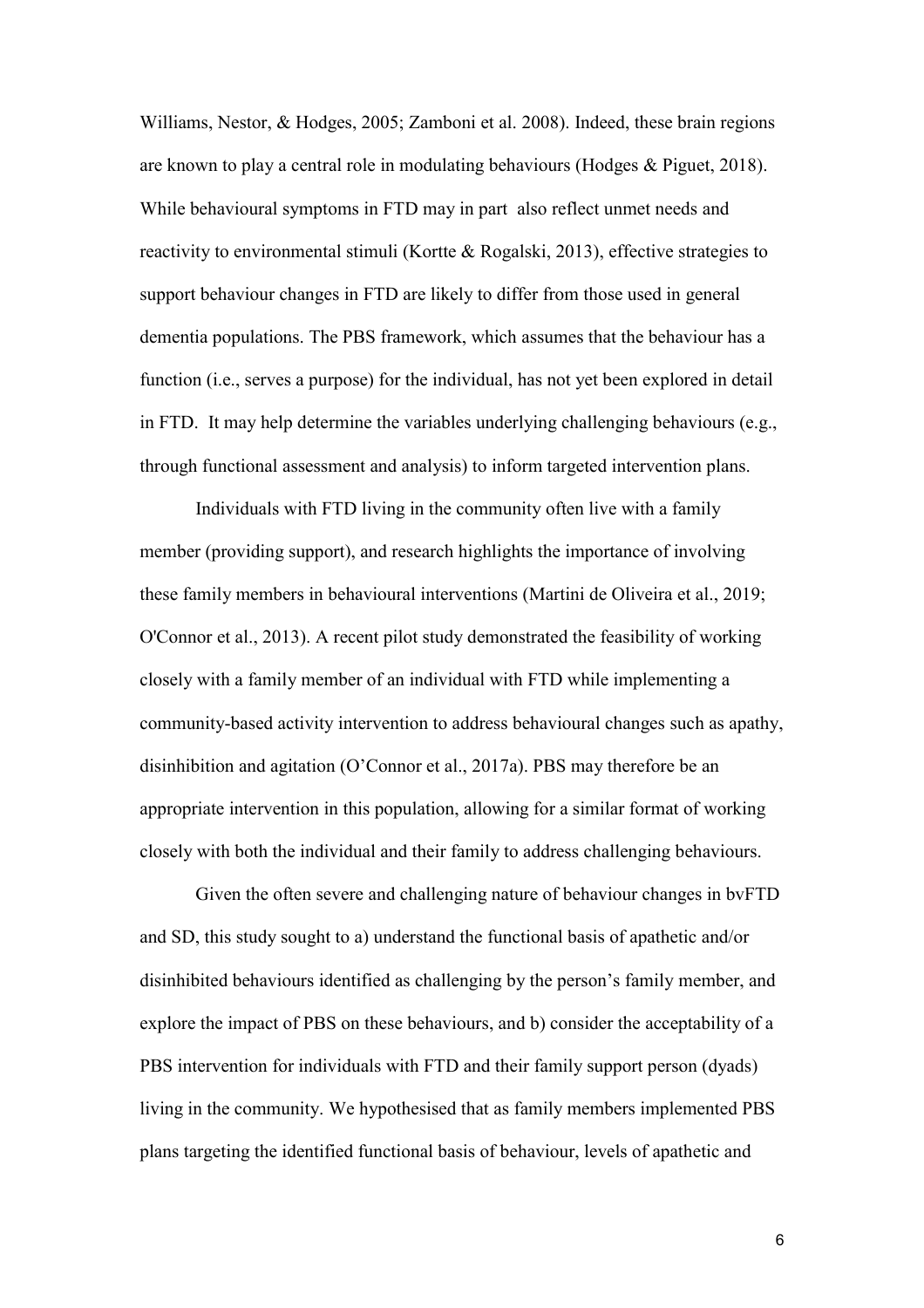disinhibited behaviours would improve. We further anticipated that PBS would be an acceptable intervention for families, but behavioural improvements would not necessarily translate to improved everyday function.

#### **Methods:**

#### Participants

Participants were recruited through FRONTIER, a clinical research group based at the Brain and Mind Centre of the University of Sydney, Australia that investigates frontotemporal dementia and related younger-onset dementias. Information about the study was mailed out to potential participants (n=21) and 16 (76%) were returned. Potential candidates were identified if they met the following inclusion criteria: diagnosis of either possible or probable bvFTD or SD (Gorno-Tempini et al., 2011; Rascovsky et al., 2011) by a multidisciplinary consensus involving neurologists and neuropsychologists; presence of behaviour changes over the past month as measured by the revised Neuropsychiatric Inventory Clinician scale (NPI-C) apathy and disinhibition items; were living in the community with a family support person willing to participate in the intervention; and absence of a major depression (assessed via case notes and multidisciplinary consensus). Disease duration at the time of baseline assessment was estimated from the date of symptom onset as described by the family member. Due to time constraints, four individuals with FTD (two with bvFTD and two with SD) and their family support persons were selected at random from among the pool of potential participants. In the SD participants, one showed predominantly right-sided brain atrophy (SD-right) and the other had predominantly left-sided brain atrophy (SD-left) on MRI.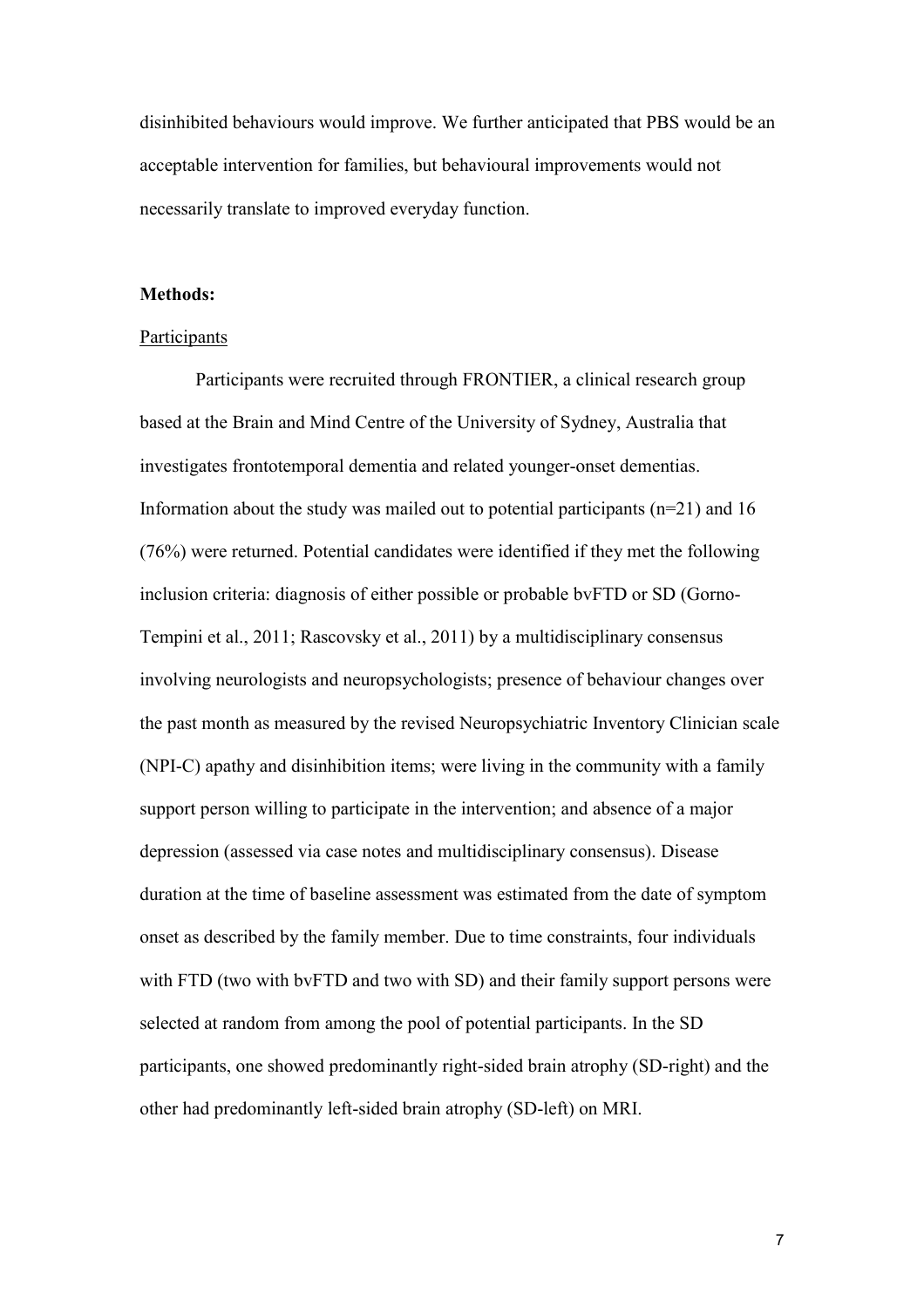The study was approved by the South Eastern Sydney Local Health District and the University of New South Wales ethics committees. Each participant and/or family member (i.e., person responsible) where appropriate, provided written informed consent to participate in the research. Capacity for the individual to provide their own consent was determined via patient notes and in consultation with their neurologist. In the cases where participants with dementia were deemed not to have sufficient capacity to provide consent, they were still supported to make a decision regarding their participation using the tenets of supported decision making (Sinclair et al. 2018).

## Study design

Using a pre-test post-test design, baseline assessments were collected by an occupational therapist (CMOC) and were repeated post-intervention  $(M = 3.9 \text{ months},$ range 2.7 - 5.1 months) by a second occupational therapist (CK) not involved in implementing the PBS interventions. Assessments involved a combination of qualitative and quantitative measures to evaluate program acceptability, everyday living function (Disability Assessment for Dementia; Gelinas, Gauthier, McIntyre, & Gauthier, 1999) and behavioural symptoms (Neuropsychiatric Inventory - Clinician rating scale; de Medeiros et al., 2010).

## Intervention: Positive Behaviour Support

An occupational therapist (CMOC) experienced in implementing psychosocial interventions with people with dementia, and trained in the PBS approach worked with each dyad in their home to develop and implement a tailored behavioural support plan. The PBS intervention protocol had two assessment components: a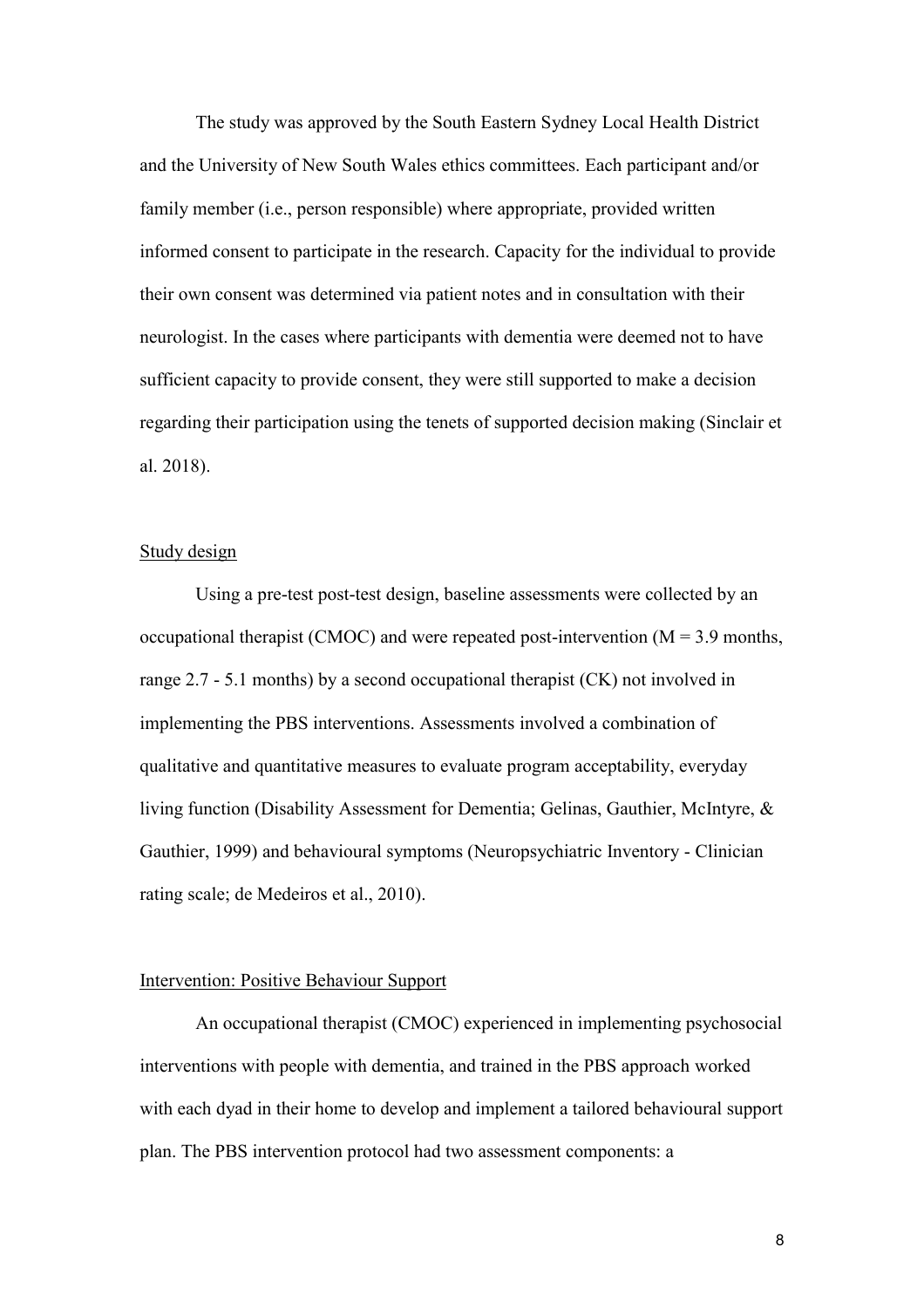comprehensive functional assessment of the behaviour/s, and observations of the patient within their home environment. The comprehensive assessment of behaviour/s involved a review of the clinical notes, and an in-depth semi-structured interview process with the family support person using a Functional Behavioural Assessment interview form (O'Neill et al., 1997) and the Motivational Assessment Scale (Durand & Crimmins, 1988). Direct observation over the initial two visits focused both on the challenging behaviours as well as the positive interactions within the dyad. The family member was trained in using an ABC (Antecedent-Behaviour-Consequence) chart, which they used to record behavioural incidents between each of the therapist's visits. This multi-factor assessment process provided an efficient approach to data collection, which was used to identify factors influencing the occurrence of the challenging behaviour (e.g., physical and social environment) and inform a functional hypothesis. A data-based PBS plan was then developed to be implemented with the person with dementia and their family member with support from the therapist. Plans were individualised based on identified behaviours and functional hypotheses, with a focus on environmental and preventative strategies. In each case, these strategies were based around positive reinforcement of desired behaviours, 'extinction' (purposefully not reinforcing undesired behaviour) in the instances where this was deemed appropriate, and teaching acceptable replacement (i.e., functionally equivalent) behaviours (Fisher et al., 2019). As challenging behaviours in FTD have a primarily biological cause, extinction-based techniques were only applied in specific instances and with careful planning. For example, it was deemed appropriate and safe to ignore swearing behaviour with P1, with positive reinforcement used at the same time to increase desired behaviours serving the same purpose (i.e. those more efficient and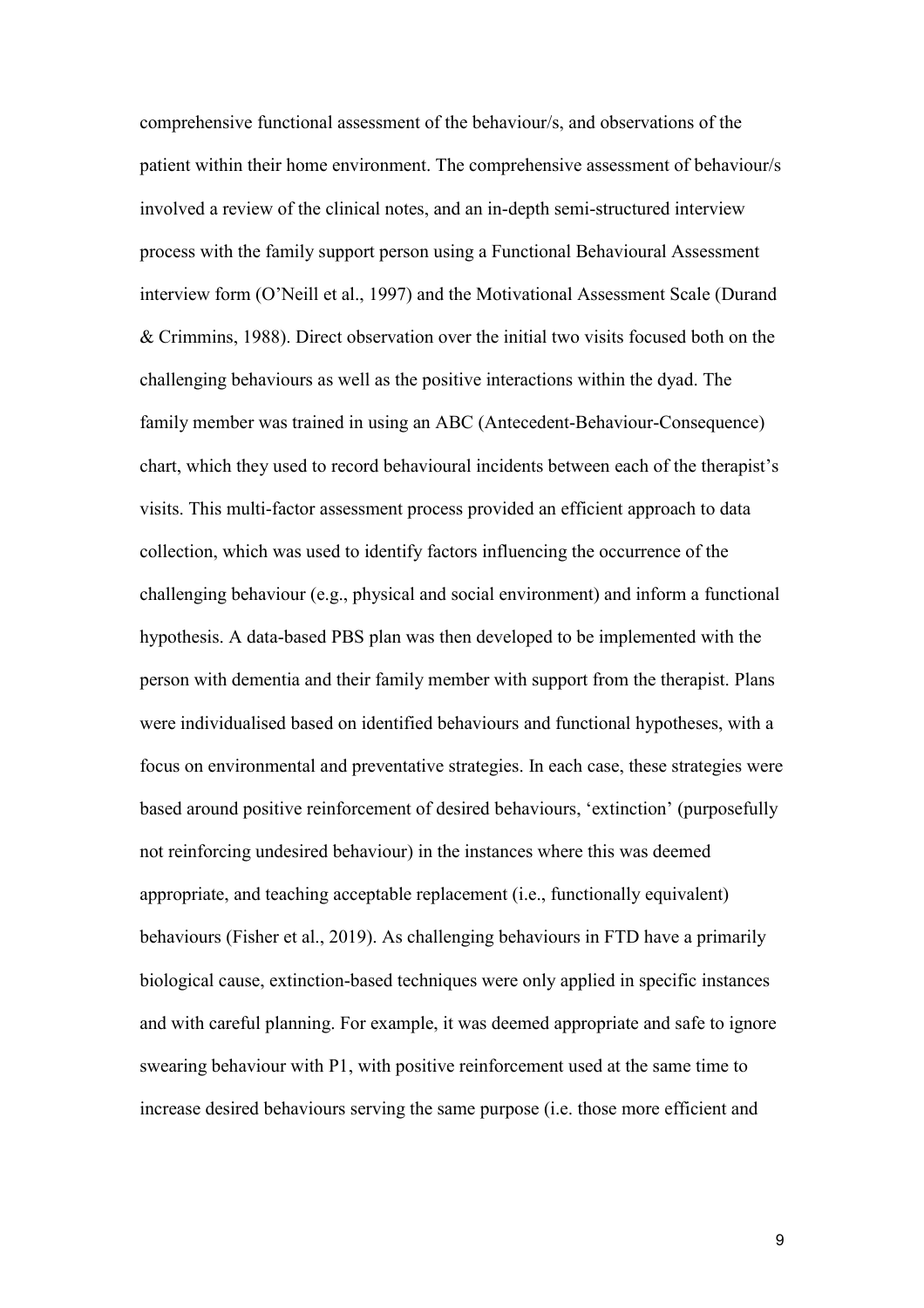effective in communicating their needs) Appendix 1 provides an overview of the behaviour support plans developed for each participant.

The PBS intervention was completed over a period of three months  $(M = 3.2)$ months, range 2.1 - 4.7 months) and implemented over five to seven in-home visits (session length  $M = 80$  mins, range 45 - 160 mins) depending on the needs of each dyad e.g., more severe challenging behaviours (P1), or a family support person who identified less need for ongoing support (P3). The first two visits were planned to be completed over two weeks; remaining visits were planned more flexibly to accommodate participant schedules, and occurred on average every two to three weeks ( $M = 2.8$  weeks, range 2.3 - 3.4 weeks). The family member was asked to select three behaviours of an apathetic or disinhibited nature that were particularly challenging to be the focus of intervention. Visits one and two involved functional assessment of these behaviours, and at the end of this period a PBS plan for each of the three behaviours was developed in collaboration with the family member (and the person with dementia where appropriate). Each protocol consisted of three behaviours, each with specific strategies included in the PBS plan. The individual sessions with the therapist also provided each dyad with opportunities for education and skill development regarding the implementation of PBS strategies, with this approach recommended to effectively include family members as active members of the team (Fisher et al. 2017). The remaining visits focused on implementation of the PBS plans in a staggered approach, allowing the family member time to practice strategies between sessions. At each successive visit progress was monitored and any issues problem-solved with the therapist and family member before the next PBS plan was introduced.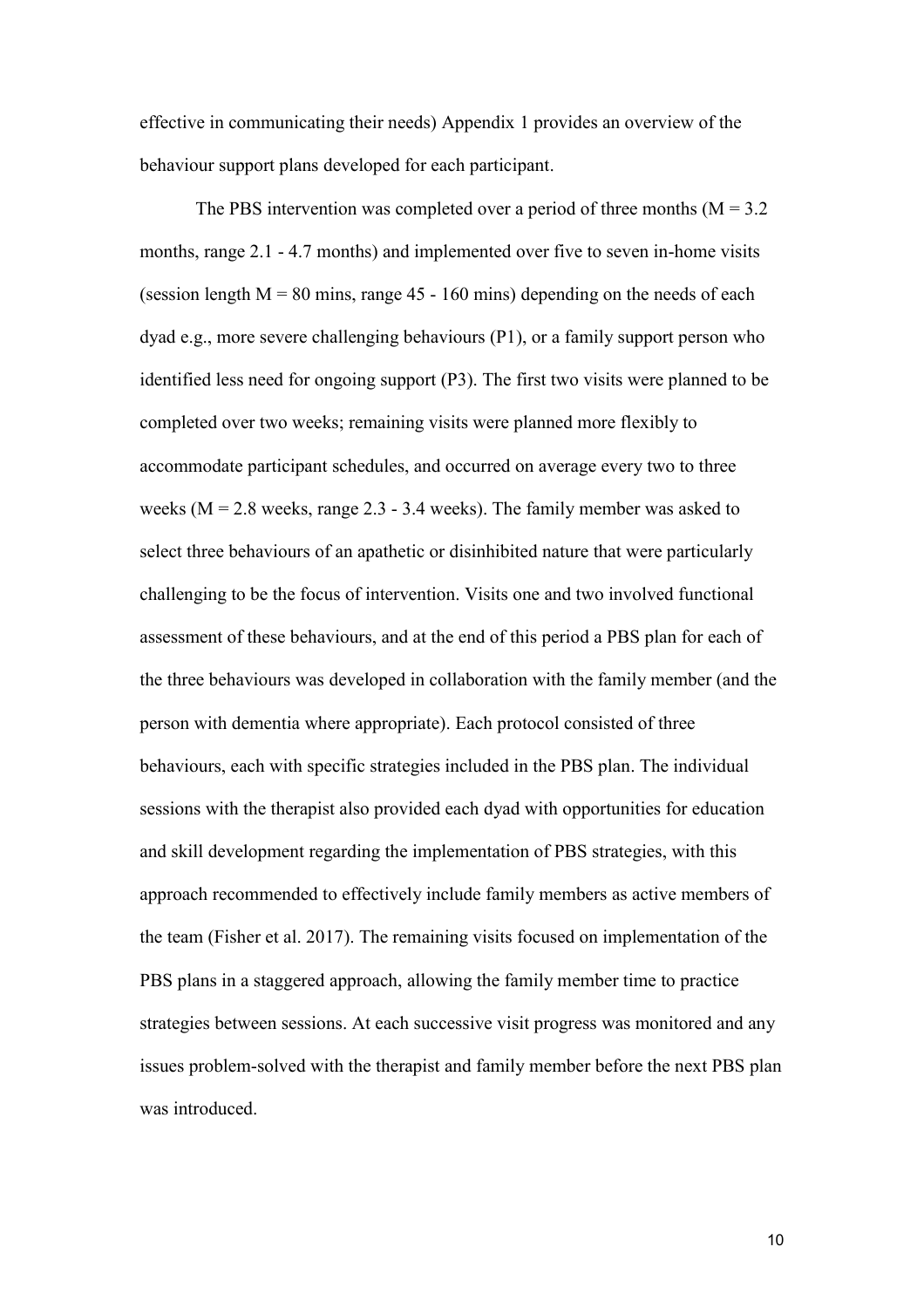## Measures

Baseline dementia stage was measured using the Frontotemporal dementia Rating Scale (FRS) (Mioshi et al. 2010). The FRS assesses a combination of everyday living skills and behaviour changes across 30 items. The raw score is converted to a Rasch score which is indicative of disease severity progression from "very mild" to "profound".

The functional behaviour assessment completed during the PBS process involves the use of different assessment tools as described above. To understand the intervention process for each participant in the current study, results from one of these tools, the Motivational Assessment Scale will be presented alongside the measures used to assess program acceptability and efficacy.

## *PBS intervention acceptability (preliminary data)*

During the intervention period, implementation of the prescribed PBS plans was carefully documented by the therapist, using structured notes. Whether the family member had attempted to implement the plan between visits was noted, along with information relating to any challenges or positives that were experienced when implementing the strategies with the person with dementia. Common in bvFTD, lack of insight may also occur in SD (Hornberger et al. 2014; Mendez & Shapira, 2011; Savage et al. 2015); as such, we measured the acceptability of the program by the person with dementia via proxy. This proxy measurement involved therapist notes based on observation and in-depth discussion with the family member on how the person with dementia was perceived to receive the intervention. Upon completion of the program, family members were qualitatively asked by the independent occupational therapist (CK) about their experience with the program. Specifically, the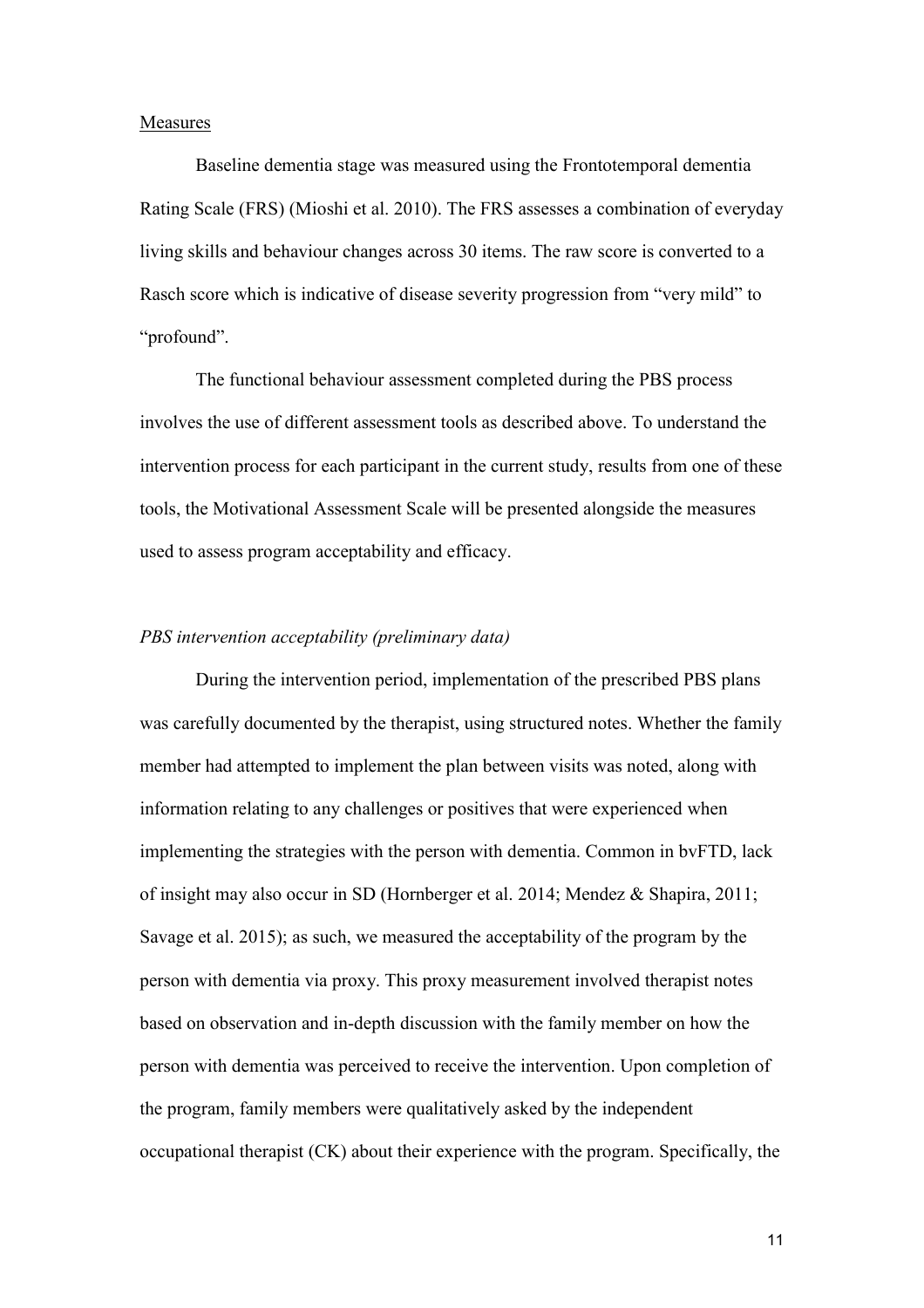interview involved a combination of closed (whether they perceived any benefit in the program and whether they would recommend the program to other families living with FTD) and open-ended questions (what did they find most beneficial about the program or what did they feel was lacking, and what would they change about the program). Participants were also provided the opportunity to contribute any other comments regarding their involvement in the program.

#### *Understanding the function of behaviours*

The Motivational Assessment Scale (MAS; Durand & Crimmins, 1988) measures the functions the target behaviours may serve for a person. The MAS comprises 16 questions, each pertaining to one of four behavioural function subscales: Tangible (the behaviour relates to something physical the person wants), Escape (the behaviour relates to something the person is trying to avoid, such as a difficult or unwanted task/situation), Attention (the behaviour relates to the person wanting to be noticed or to have more attention paid to them), and Sensory (the behaviour relates to something in the person's environment that they are reacting to as the associated sensation either feels good or bad). Each question is rated by the family support person on a scale ranging between 0 ("never") to 6 ("always"), with scores tallied and mean ratings calculated for each subscale. Higher scores are indicative that that function may be contributing to the maintenance of the target behaviour.

#### *Behaviours*

The NPI-C was used to measure presence of apathetic and disinhibited behaviours broadly, that is, beyond the three specified target behaviours (de Medeiros et al., 2010). This approach was selected for two reasons. First, apathy and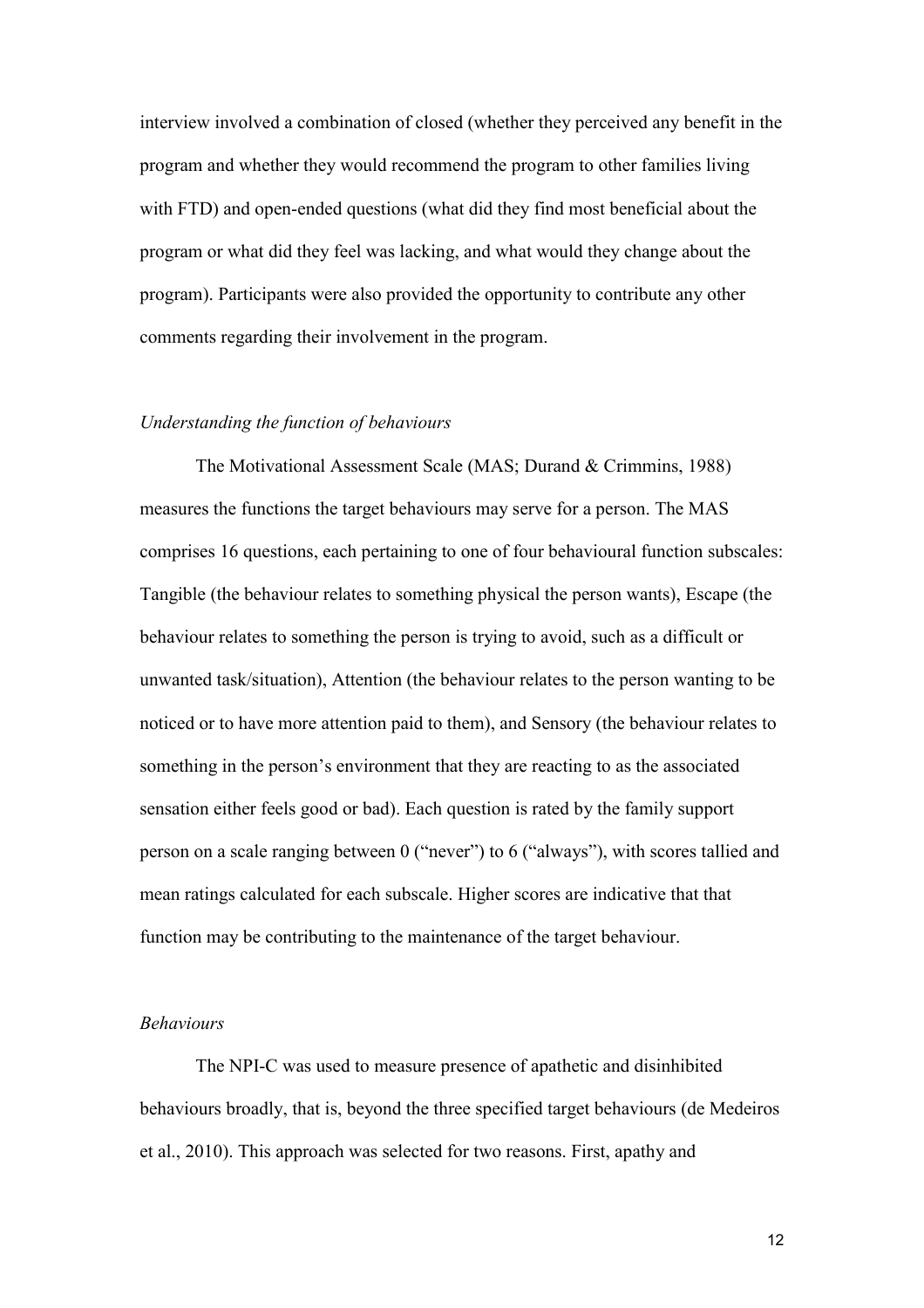disinhibition vary across individuals. As such, the aim was to measure the broad impact of the intervention to facilitate generalisability. Second, previous studies have suggested that psychosocial interventions may have a more generalised impact on behavioural changes (Gitlin et al. 2008; O'Connor et al. 2017a). Family members were asked all follow-up questions for the NPI-C Domains of Apathy and Disinhibition to get a rating of frequency, ranging from 0 ("never") to 4 ("very") frequently, once or more a day"), as well as severity/intensity, ranging from 0 ("none") to 3 ("marked, a major source of behavioural abnormality"), and 'carer' distress, ranging from 0 ("not distressing) to 5 ("extremely"). The use of specific domains from the NPI-C has been applied previously (de Medeiros et al., 2010; Gitlin et al., 2016).

## *Everyday function*

The individual's level of functioning in everyday activities was measured using the Disability Assessment for Dementia (DAD; Gelinas et al., 1999), in order to measure any secondary impacts of the intervention beyond behavioural changes. The DAD measures everyday functioning across 40 items, 17 focusing on basic activities of daily living (ADLs), and 23 on more complex instrumental ADLs. Basic ADLs involve tasks such as eating, toileting and dressing, while instrumental ADLs involve tasks such as organising the finances, shopping or cooking a meal (Lawton & Brody, 1969; Trombly, 1993). The total DAD score is reported as a percent score, with nonapplicable items excluded (e.g. if the person never did any cooking). Higher scores are associated with better functional abilities.

#### Data analysis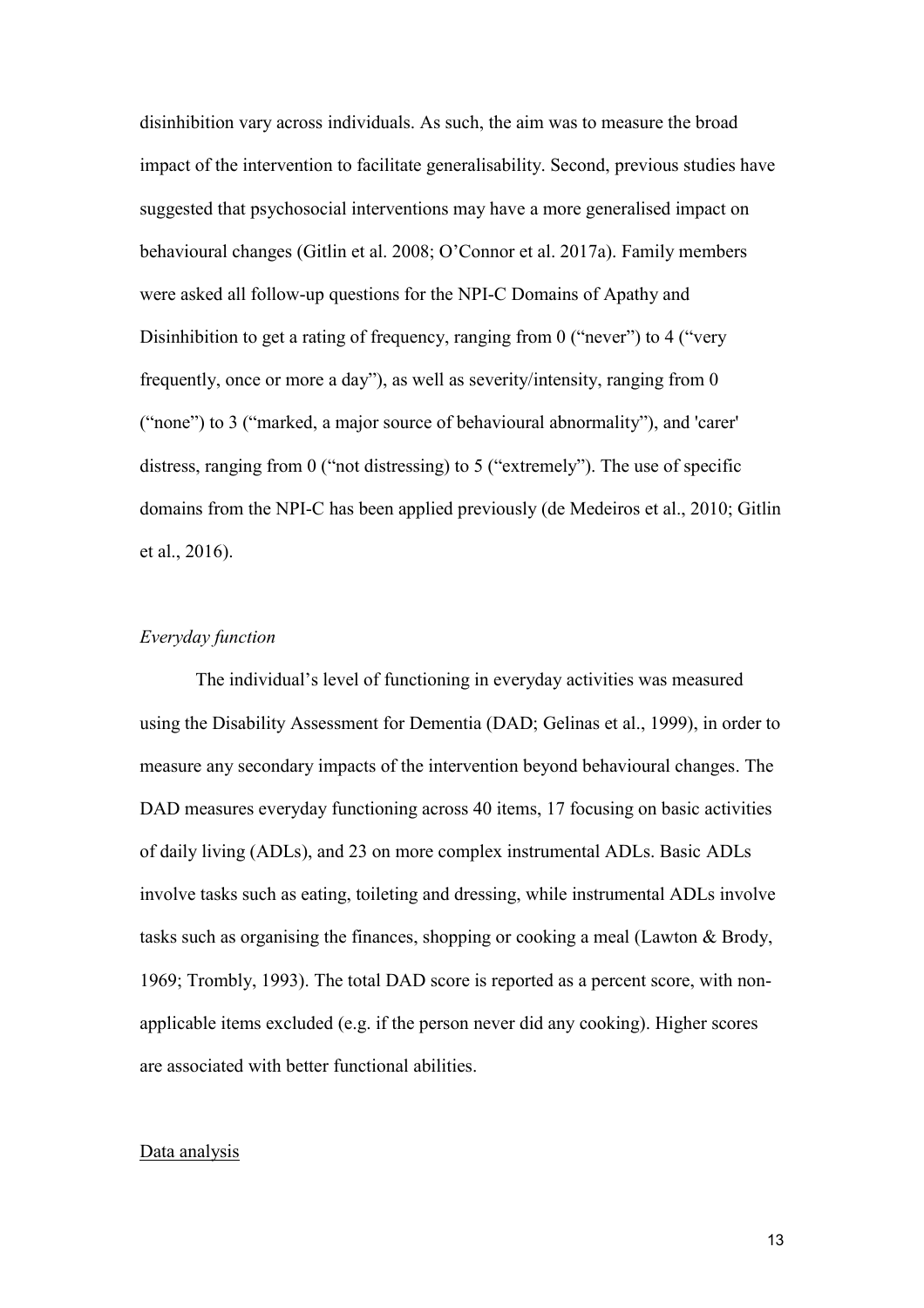MAS items were scored as per the protocol described above (Durand & Crimmins, 1988; Ray-Subramanian, 2013). Each subscale was then ranked from  $1 - 4$ to identify the variables most likely contributing to each behaviour, with 1 indicating the most likely contributor. Scores were tallied to determine the primary (i.e., function with the most scores of 1) and secondary (i.e., function with the most scores of 2) function of behaviours, and were ranked from  $1 - 4$  in the same way as each subscale. Data for the NPI-C and DAD items were analysed using percentage change scores from baseline to post intervention. Percentage change was calculated for each individual case by dividing the change score (baseline score subtracted from the post intervention score) by the absolute value of the baseline score, multiplied by 100. The individual case  $(n = 4)$  percentage change scores were then pooled to generate a mean percentage change score for each item across the cohort. These scores were supported with the range of raw individual percentage change scores. Using percentage change enables for individual differences between participants in baseline scores across behavioural and functional items to be compared, and has been used previously in small sample studies (Savage, Piguet, & Hodges, 2014). Data pertaining to specific participants is identified via participant number (e.g., P1) to facilitate crossreferencing with the tables and appendices.

## **Results:**

All dyads were living together and in spousal relationships. Demographic and clinical characteristics are shown in Table 1.

Insert table 1 about here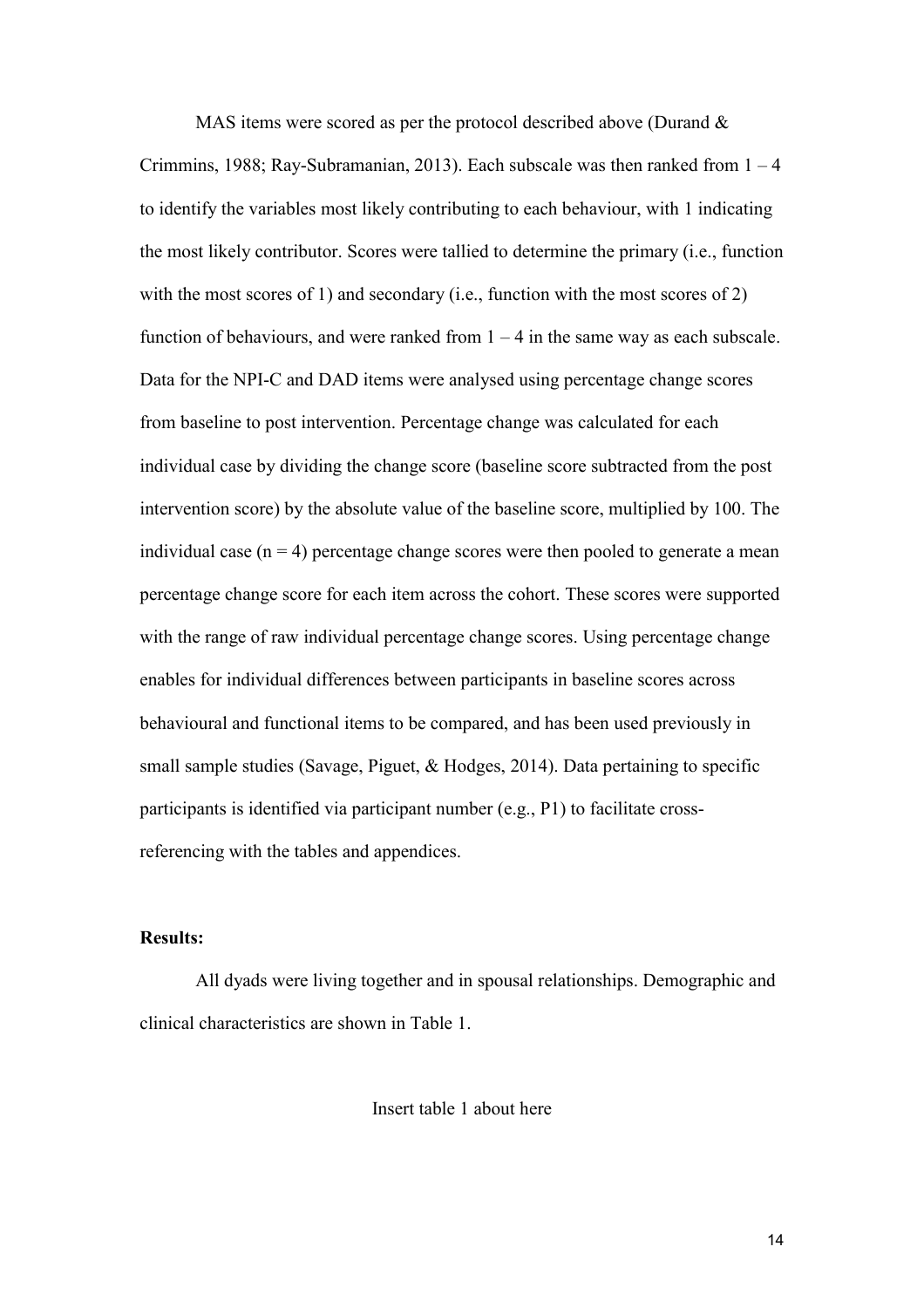#### Preliminary results on program acceptability

Therapist notes indicated that all family members implemented at least one of the three behavioural support plans that were developed during the intervention process. Two family members (P1 and P4) implemented all three of their plans and one implemented two plans (P2) but was planning to implement the third upon returning from a trip overseas. The fourth family member (P3) only implemented strategies specific to one of the identified behaviours. This family member had reported considerable stress regarding his wife's behaviour changes. He was not able to provide specific examples about applying the other two plans, commenting that he felt that they had been "using the strategies in general". This dyad was also absent for an extended period of time, limiting their engagement with the PBS intervention.

Family members demonstrated enhanced skills in the face of challenging behaviours. For example, one person (P2) reported on trying to remain calm when her husband became agitated, while another (P1) recognised the benefits of engaging her husband in appropriate behaviours (e.g., gardening) to distract him from shoplifting. In general, individuals with dementia responded well to the strategies. In one instance, the person (P1) began storing his shoplifted trinkets throughout the house, which became too much for his wife to handle. Although he was initially angry when his wife moved the items to one area in the home, this became an acceptable solution to both members of the dyad. In another case (P4), the carer was able to prompt her husband with apathetic behaviour to fix their screen door by setting the activity up for him, providing careful encouragement and framing the activity so he felt in control.

Overall, PBS was an acceptable intervention for all dyads  $(n = 4)$ . All family members felt they received a benefit from the program, making comments such as: *"I can refer back to things that Claire has taught me… Gave me ideas about how to*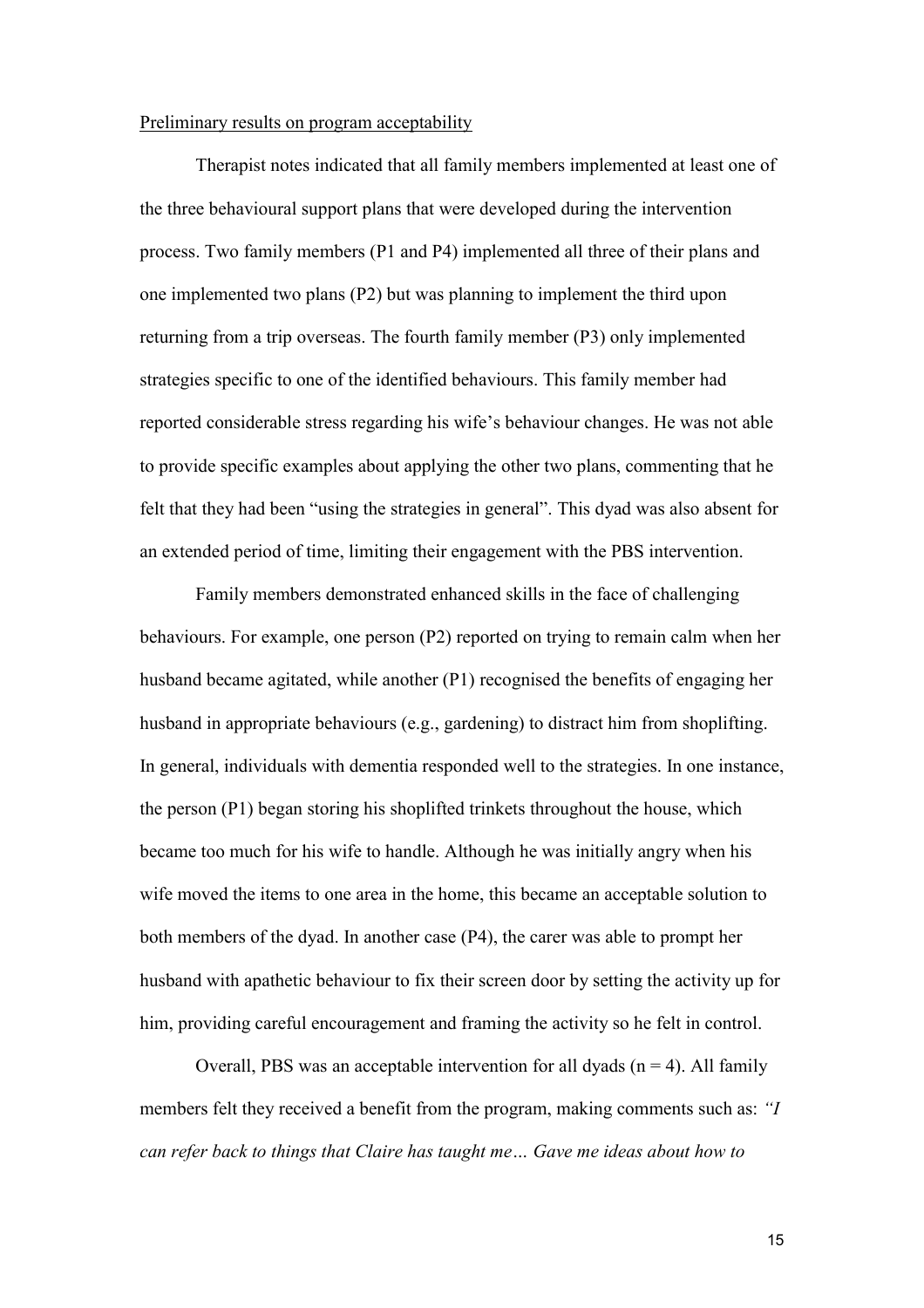*manage. I have more insight into the condition"* (P1). All family members further indicated that they would recommend the program to other FTD families. Three family members commented they would not change anything about the program, while one commented she wished for *"more examples of how else to manage things"* (P4).

#### Insert table 2 about here

#### Function of behaviours

As instructed, the majority of identified behaviours were related to apathy or disinhibition (e.g., decreased communication/social engagement, shoplifting, gambling). In a few instances, other challenging behaviours were also identified as a priority by the family member (e.g., anxiety, changing plans at the last minute). The MAS was completed across the three identified behaviours for each participant, revealing that, overall, the most common primary motivation behind behaviours was 'sensory' followed by 'tangible' (Table 2). The most common secondary overall behavioural motivations were 'escape' followed by 'tangible'. Looking at apathetic behaviours, the primary motivation was 'sensory', followed by 'escape'. The primary motivation for disinhibited behaviours was 'sensory', followed by 'tangible'. Attention was the least likely motivation behind the behaviours expressed by these participants with FTD.

## Behaviour

Changes in apathy and disinhibition for each participant are plotted on figures 1a and 1b. Taken together, levels of apathetic and disinhibited behaviours changed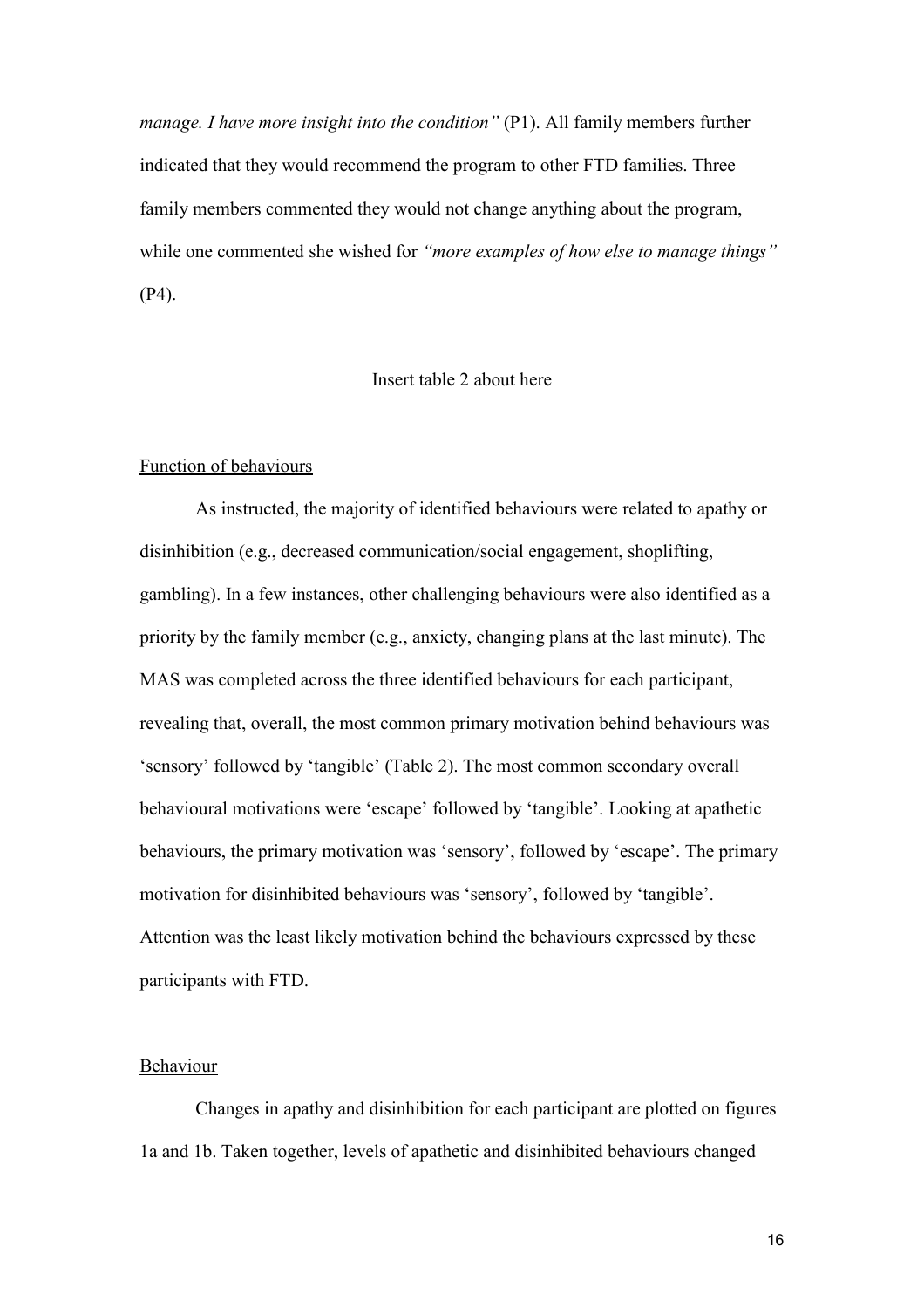between baseline and post intervention. Although the frequency of apathy worsened overall across participants ( $M = +21\%$ , range -40 to 72%), its severity ( $M = -12\%$ , range 5 to -45%) and associated carer distress ( $M = -23\%$ , range -23 to -43%) both declined. Visual inspection of the individual participant graphs illustrates a heterogeneous pattern of apathy across both diagnoses; P3 who had two out of three target behaviours relating to apathy demonstrated an increase in severity (Figure 1a). This dyad only introduced strategies specific to one of the identified behaviours in their plan.

Disinhibited behaviours improved across participants on all measures, with lower frequency ( $M = -29\%$ , range 4 to -58%), severity ( $M = -34\%$ , range -19 to -53%), and associated carer distress ( $M = -27\%$ , range 14 to -57%) following interventions. Visual inspection suggests a similar effect across both SD and bvFTD diagnoses. P2 demonstrated no change (or even a slight increase) in disinhibition severity and a slight increase in carer distress (Figure 1b). In this dyad, gambling (and associated financial issues) was a challenge that persisted beyond the intervention period and may have impacted on carer distress.

### Insert figure 1a and b about here

#### Everyday functioning of participants

All individuals with FTD declined in their everyday functional abilities from baseline to post intervention, as expected (Total DAD:  $M = -28\%$ , range -12 to -42%). The largest decline was in instrumental ADLs ( $M = -44\%$ , range  $-33$  to  $-65\%$ ), with smaller decline seen in basic ADLs ( $M = -12\%$ , range 7 to  $-43\%$ ).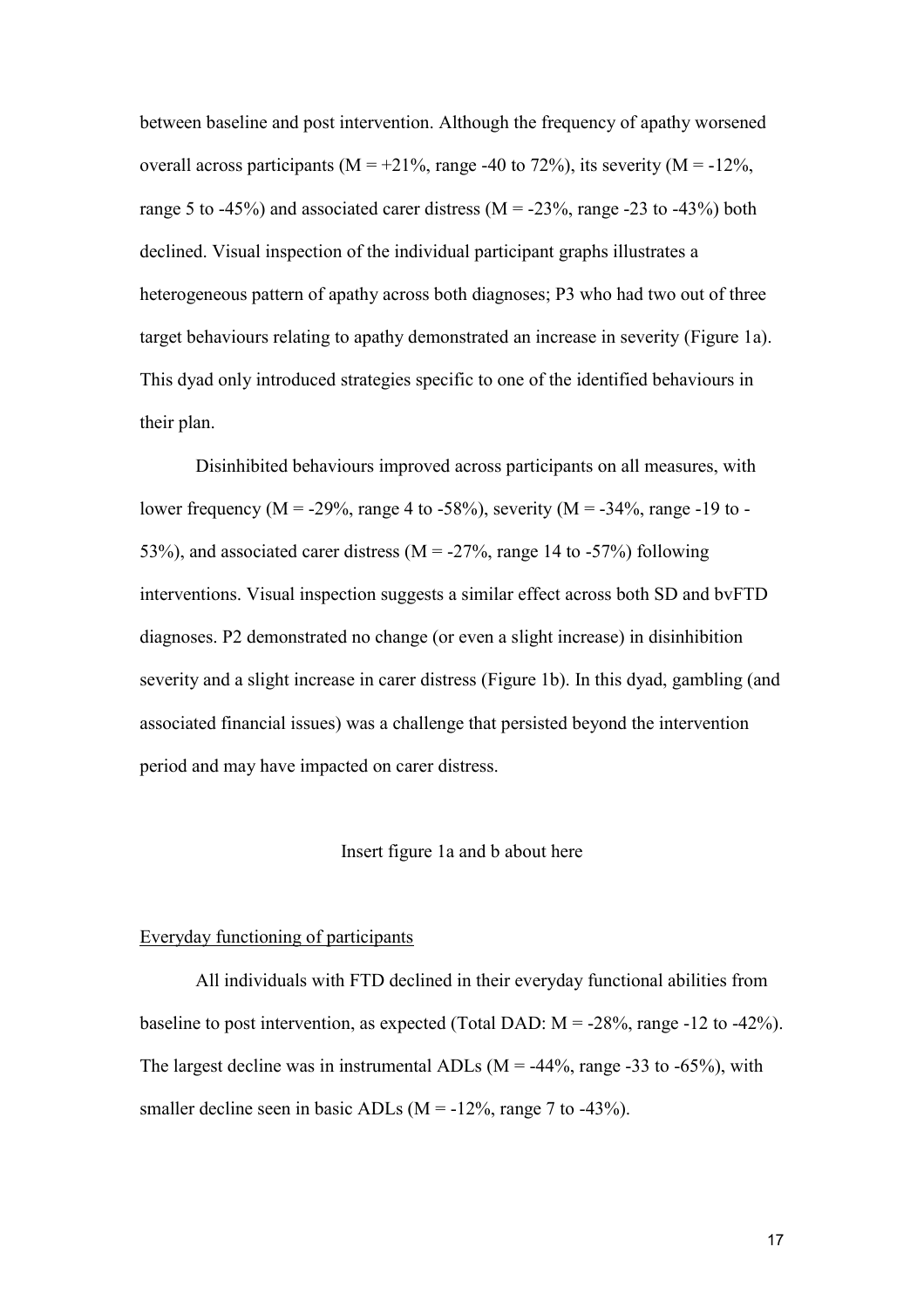## **Discussion**

This study is the first investigation of the use of a PBS intervention to address challenging behaviours in individuals with FTD. These results suggest the acceptability and benefit of a PBS program for this population.

Potential for reductions in the severity of apathetic and disinhibited behaviours is encouraging, given that these clinical features are pervasive in FTD and often difficult to manage (Massimo et al., 2009; O'Connor et al., 2016; Whitwell et al., 2009). The behavioural goals selected by carers in this study differed according to FTD subtype. The bvFTD dyads focused on apathetic or other behaviours, while the focus was largely on disinhibited behaviours for SD dyads. This adds to previous work identifying that specific behaviour changes may be more pronounced according to FTD subtype (O'Connor et al. 2016), and suggests that this influences the challenges perceived by family carers.

Impact of the intervention on apathetic behaviours varied across cases. Although the frequency of apathy episodes reported by the family member worsened in three out of four cases (as seen in other studies, O'Connor et al., 2016), this was not mirrored by an increase in the level of severity, or by carer distress. This finding provides support for the PBS approach for both the individual and their family member. Apathy is a chronic clinical feature in FTD that tends to worsen with disease progression (O'Connor et al., 2016). As such, the potential for reduction in severity of apathy is an exciting finding that deserves further research in larger trials of PBS. Interestingly, two participants (P1 and P3) showed a slight worsening of apathy severity, indicating that not all individuals with FTD may benefit from the PBS approach. It is important to note, however, that P3 engaged in only one of the PBS plans throughout the intervention period. Nevertheless, family member distress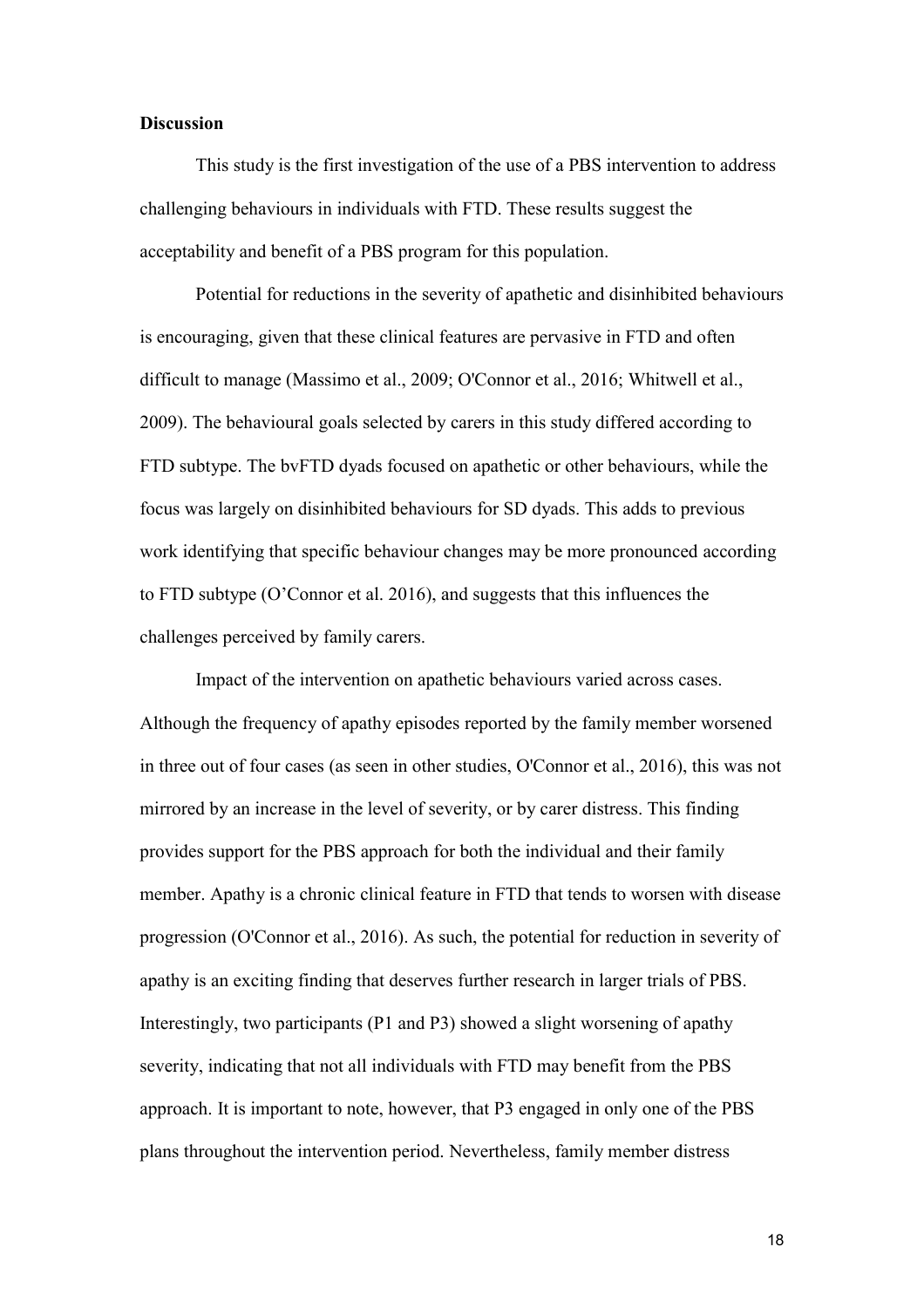regarding apathy improved in all cases, even in the presence of the increase in apathy frequency in P3. This finding demonstrates that the benefits of PBS extend beyond the individuals with dementia and also has a positive impact on the family by helping them develop better management or coping abilities.

Overall reduction in disinhibited behaviours was found across all dimensions (frequency, severity, and family member distress) and both in individuals diagnosed with bvFTD and SD, as supported by the visual inspection of individual participant graphs. This is a potentially important finding as it remains unclear how these behaviours evolve with disease progression in these dementia subtypes as a whole. One previous study reported improving levels in bvFTD but a worsening in SD with disease progression (O'Connor et al., 2016), whereas another study reported a worsening in both groups over time (Van Langenhove, Leyton, Piguet, & Hodges, 2016). This study suggests that PBS has potential to result in a reduction in the presentation of disinhibited behaviours in individuals diagnosed with bvFTD or SD. While our findings are encouraging, the benefits of PBS to improve disinhibition in these populations will need to be replicated in larger samples.

Importantly, the MAS assessment helped shed light on family members' perceptions of *why* individuals with FTD engage in challenging behaviours. In this group, target behaviours most commonly served a 'sensory' function, which suggests these behaviours are pleasurable (self-reinforcing) for the individuals. For example, lying on the couch and doing less around the house, may give the person feelings of pleasure by relaxing and not engaging in physical or cognitive activities. 'Tangible' was the second most common function overall (and specifically for disinhibited behaviours), indicating that performing a behaviour will result in a gain; for example, an individual may swear when told they cannot have something, however, this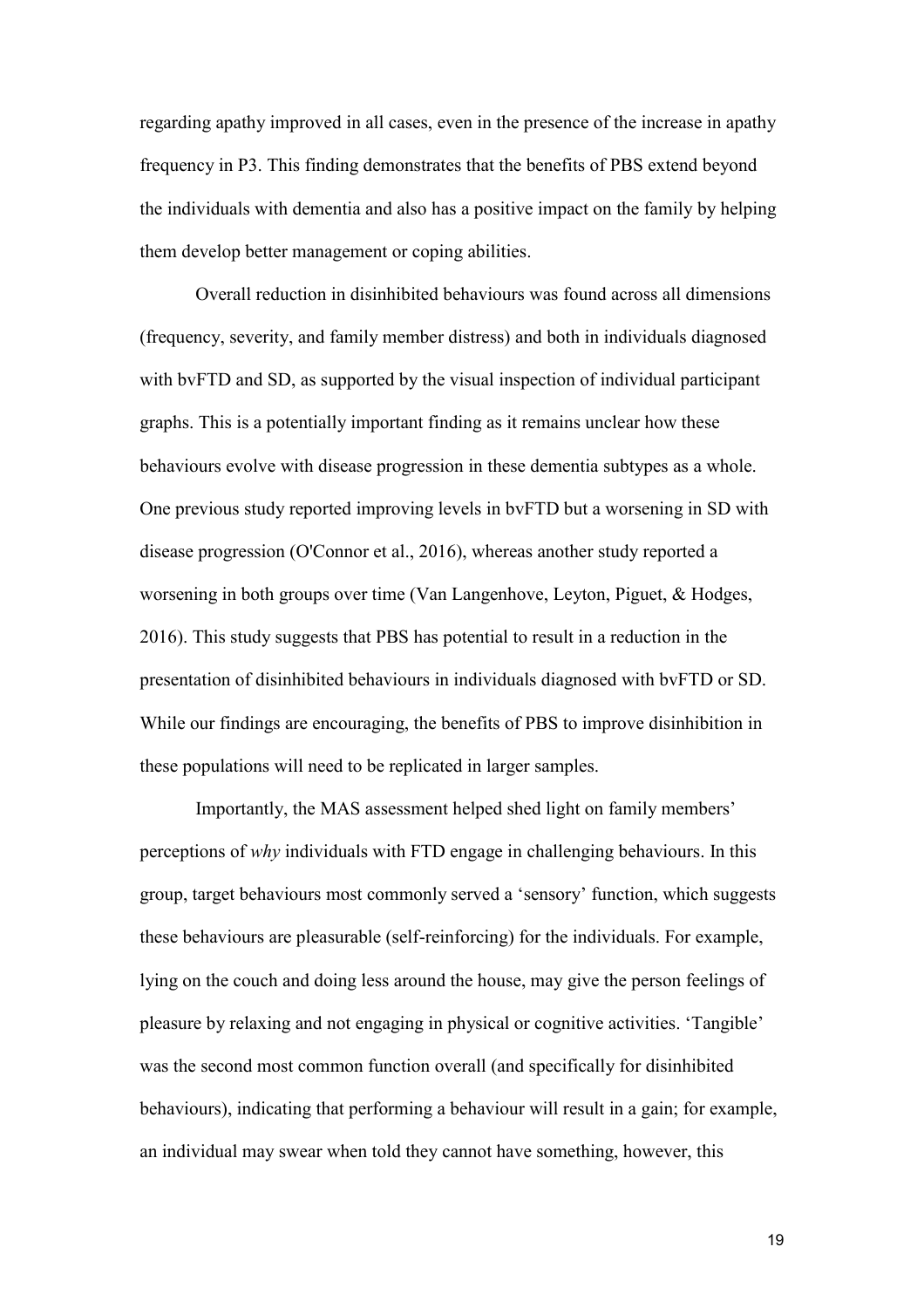swearing then results in gaining access to the desired item. The 'escape' function was the most common secondary motivation (and the second primary function for apathetic behaviours), suggesting that performing the behaviour assists the person to avoid a situation or task they do not want to do (Durand & Crimmins, 1988; Singh et al., 1993). Interestingly, 'attention' was rarely associated with the function of behavioural symptoms in this group. This may be related to the common social withdrawal reported in the literature, where individuals with FTD become increasingly less inclined to participate in social situations and seek to avoid busy settings (Shinagawa, Ikeda, Fukuhara, & Tanabe, 2006; Snowden et al., 2001). Understanding the function of behaviours could have important implications for the development of effective intervention approaches. Challenging behaviours most commonly served a sensory function in this cohort, which suggests that people with FTD may be reactive to their environment (Durand & Crimmins, 1988). This has important implications for practitioners developing behaviour support plans (see Appendix 1).

Acceptability of this PBS intervention was demonstrated by engagement from the person with dementia in the PBS strategies implemented by family members, in addition to the positive qualitative feedback provided by the family members regarding their involvement in the program. The fact that half of the family members implemented all three PBS plans with a third family member actively planning to implement their third plan is an important positive aspect to consider when investigating potential intervention approaches for individuals with FTD. As FTD is a predominantly younger-onset dementia, individuals with the condition and their families are often facing a range of concurrent challenges, such a juggling employment or caring for dependent children (Armari, Jarmolowicz, & Panegyres,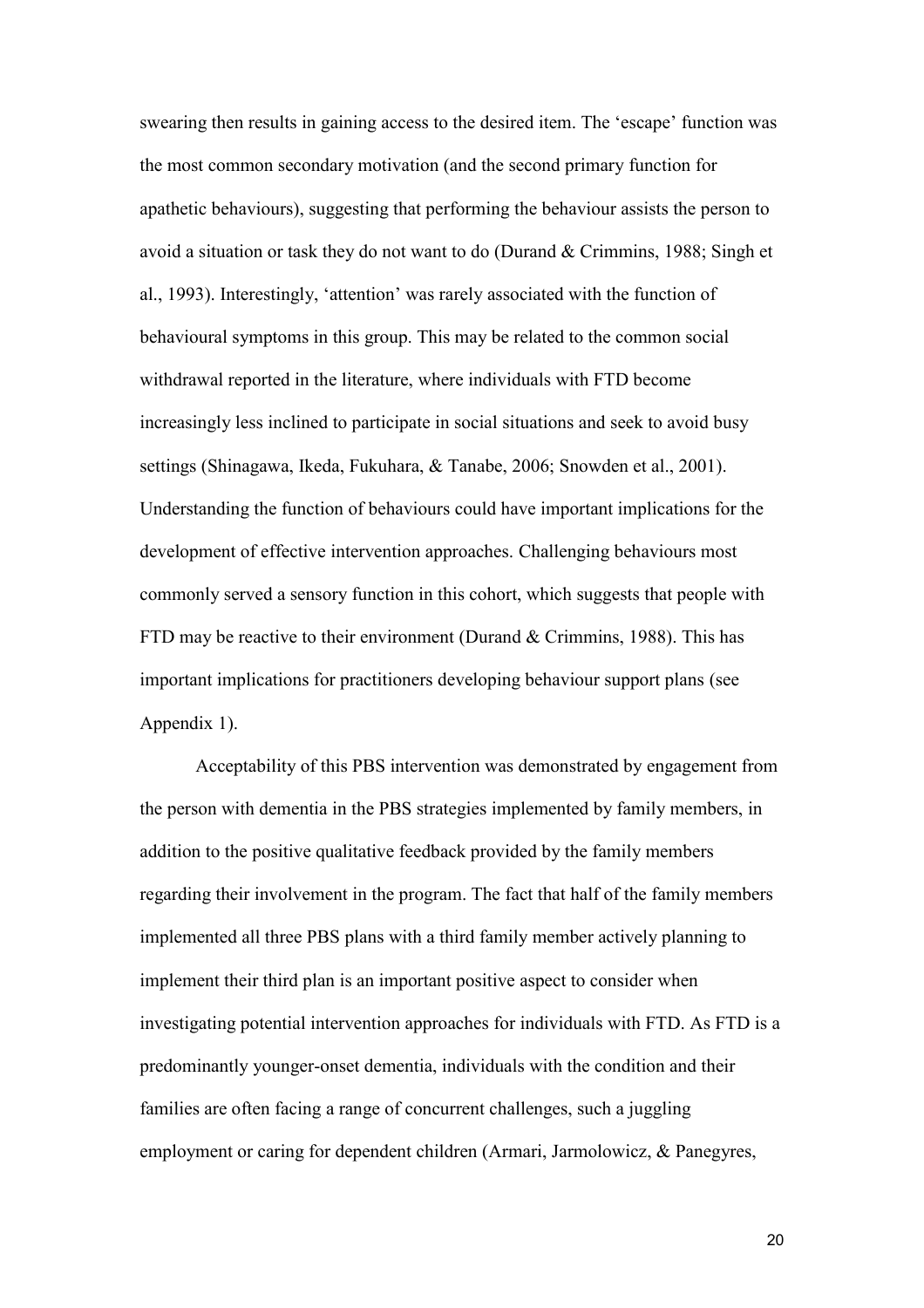2013; Kaiser & Panegyres, 2007). The PBS approach allows for the therapist to work with each family within their own personal situation to build capacity in these important support people. The uptake and implementation by the families of the behavioural support plans in this study therefore indicates the potential suitability for PBS as an intervention approach for this unique FTD cohort.

In line with the expected trajectory of ADL functioning seen in people with dementia, all areas of ADLs measured in this study declined from baseline to followup. A smaller decline was observed for basic ADLs than for instrumental ADLs, which aligns with the commonly reported pattern of functional decline for individuals with FTD (Mioshi & Hodges, 2009; Wicklund, Johnson, Rademaker, Weitner, & Weintraub, 2007). This finding was somewhat surprising, given the positive impact previously reported of such behavioural interventions on everyday functioning (O'Connor et al. 2017a; Staal et al. 2007).

Although findings are promising, results should also be taken with caution given the small sample and research design. The basic pre-post design limits the conclusions that can be drawn about intervention effect, however, this was a pilot study, with preliminary results warranting studies with more rigorous methodologies. For instance, it is possible that psychosocial interventions other than PBS may result in similar outcomes. In order to determine a clearer link between PBS and positive behaviour outcomes, future studies should implement more robust single-case experimental design methodologies, such as applying multiple baselines across different behaviours (Kazdin, 2016; Tate et al. 2014). Given the known differences in behaviour between bvFTD and SD (O'Connor et al., 2016; Snowden et al., 2001), including them as a mixed cohort is a potential limitation that will need addressing in larger trials as the results may differ between these subtypes. Ongoing work will also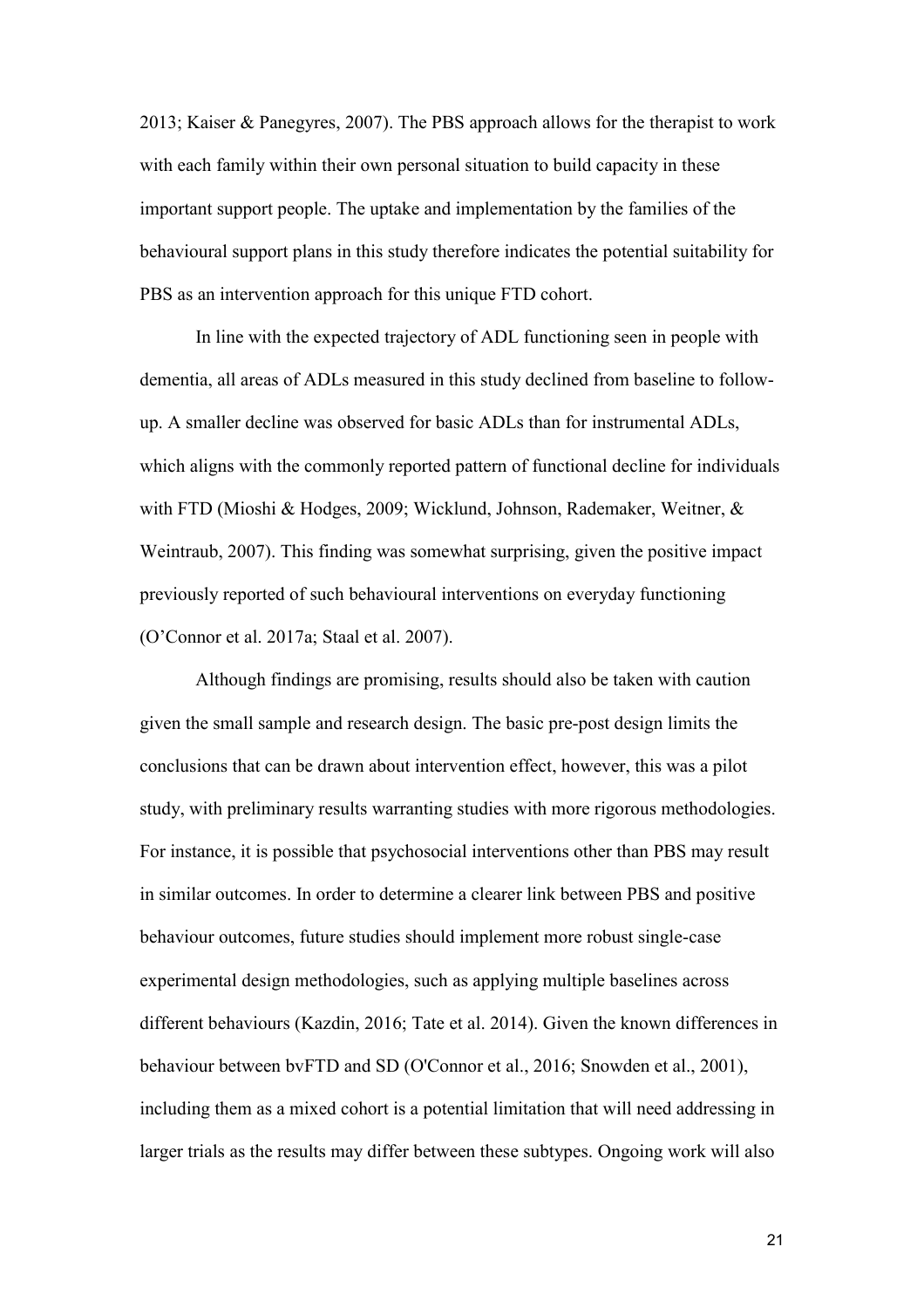need to consider including a control group to account for the possible contribution of disease progression rather than as a result of the intervention. While this option may not always be possible (as in this study setting), alternative methodologies such as applying ongoing assessment prior to and during the intervention period should be considered (Kazdin, 2016). Measuring broad apathetic and disinhibited behaviour change via the NPI-C rather than measuring change to the specific target behaviours limits interpretability of the direct impact of the PBS intervention for each case. Future studies should measure specific target behavioural changes, as well as measuring a wider range of behavioural symptoms, i.e., including all NPI-C domains. Finally, assessment of acceptability of this approach was limited by using only therapist session notes and interview data. Future work will benefit from a formal analysis of acceptability including a combination of qualitative and quantitative measures to appropriately capture this construct (Sekhon, Cartwright, & Francis, 2017). Despite the limitations, ensuring the post intervention measures were collected by a researcher not involved in the intervention was intended to maximise the likelihood of family members providing honest answers to the assessments and qualitative questions.

In summary, the changes in behaviour commonly observed in FTD often result in higher levels of family burden than seen in other dementias. PBS provides a potential approach to better support individuals with FTD and their family members living in the community. PBS was an acceptable intervention for the individuals with FTD and their families. Improvements were found for the levels of apathetic and disinhibited behaviours expressed by the person with dementia, and family members all reported a benefit from being involved in the program. A larger trial of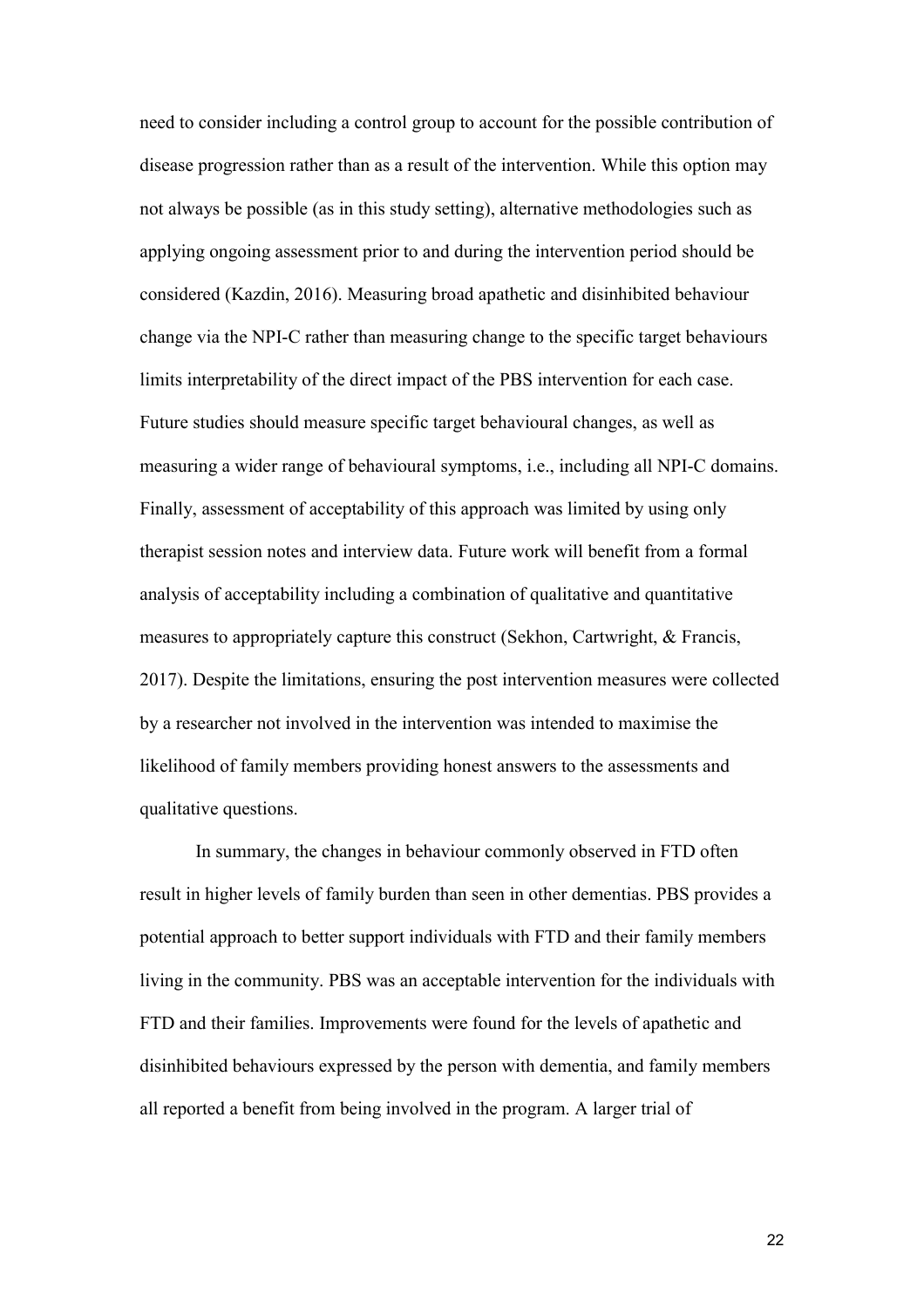implementing a PBS intervention with an FTD cohort will be an important next step in developing improved services tailored to the needs of this unique population.

#### **Acknowledgments**

The authors wish to thank the families who made this research possible.

## **Funding details**

This work was supported in part by funding to ForeFront, a collaborative research group dedicated to the study of frontotemporal dementia and motor neuron disease, from the National Health and Medical Research Council (NHMRC) (GNT1037746) and the Australian Research Council (ARC) Centre of Excellence in Cognition and its Disorders (CE110001021). OP is supported by an NHMRC Senior Research Fellowship (GNT1103258).

## **Disclosure of interest**

This work was supported in part by funding to ForeFront, a collaborative research group dedicated to the study of frontotemporal dementia and motor neuron disease, from the National Health and Medical Research Council (NHMRC) (GNT1037746) and the Australian Research Council (ARC) Centre of Excellence in Cognition and its Disorders (CE110001021). CMOC has no conflicts of interest to disclose. EM has no conflicts of interest to disclose. CK has no conflicts of interest to disclose. AF is supported by Flinders University, and Lifetime Support Authority Research Grant. MH has no conflicts of interest to disclose. OP is supported by an NHMRC Senior Research Fellowship (GNT1103258).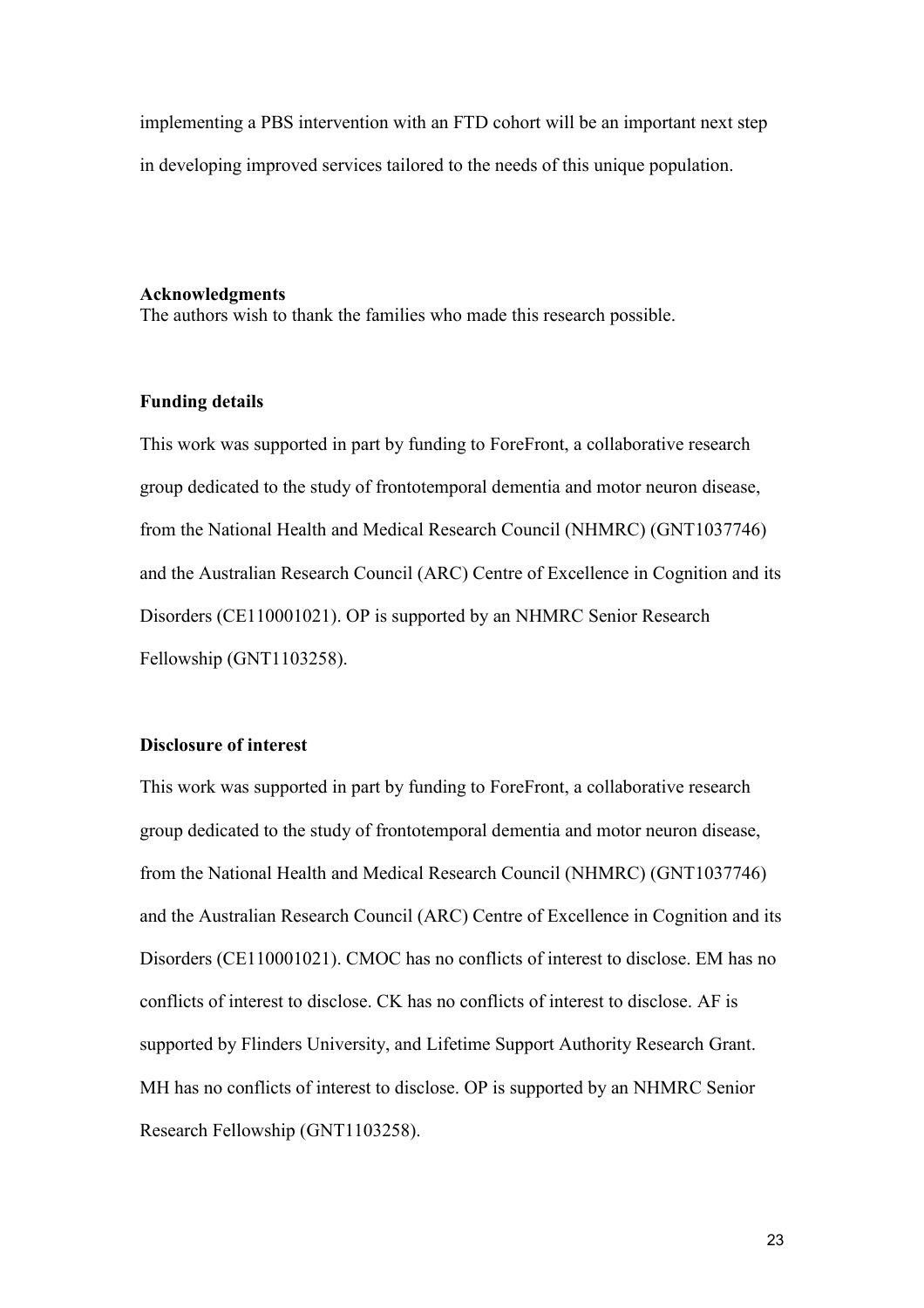# **Data availability**

The data generated and analysed during the current study are available from the corresponding author on reasonable request.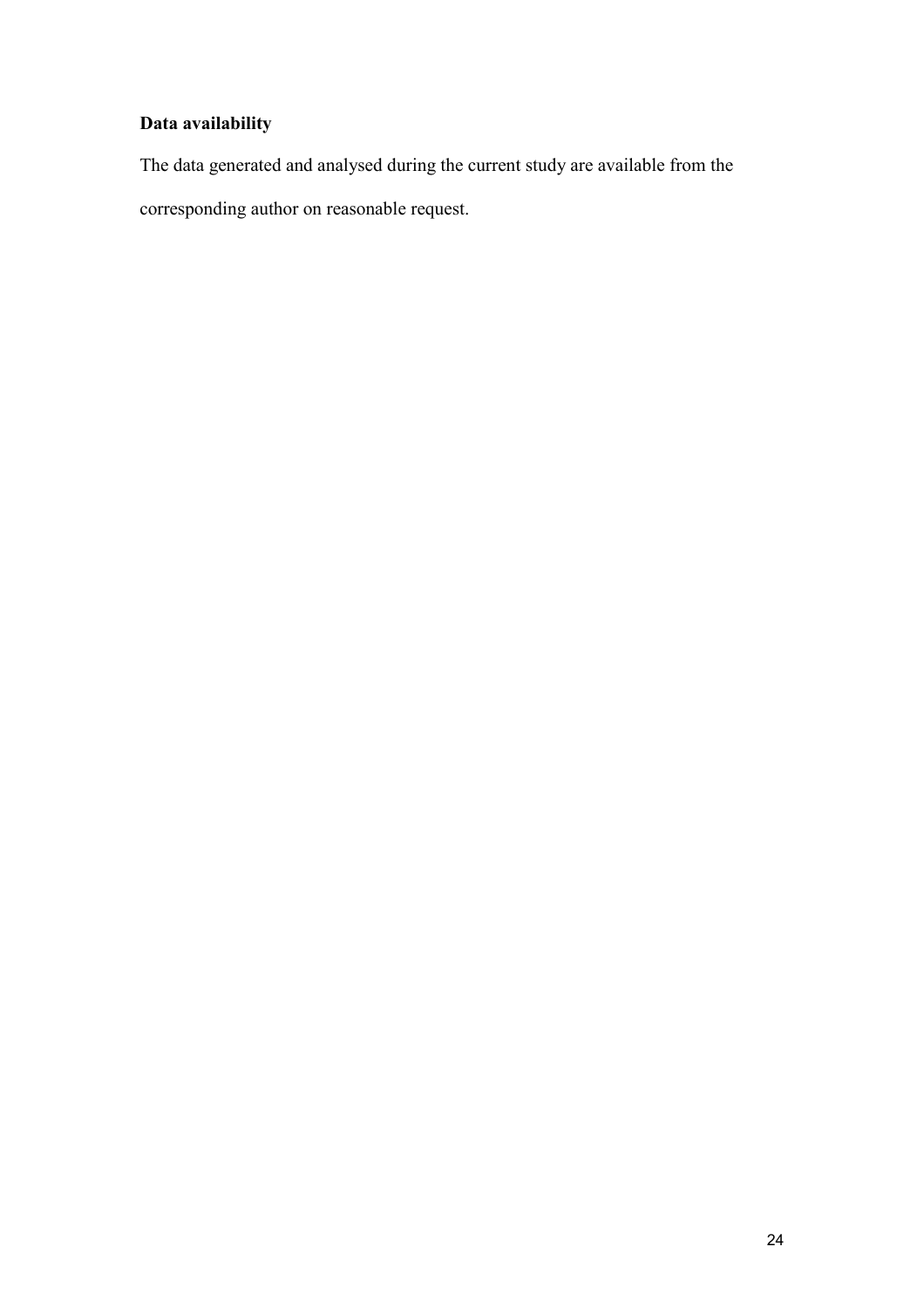#### **References**

- Algase, D. L., Beck, C., Kolanowski, A., Whall, A., Berent, S., Richards, K., & Beattie, E. (1996). Need-driven dementia-compromised behavior: An alternative view of disruptive behavior. *American Journal of Alzheimer's Disease & Other Dementias, 11*(6), 10-19. doi:10.1177/153331759601100603
- Allen, D., James, W., Evans, J., Hawkins, S., & Jenkins, R. (2005). Positive behavioural support: definition, current status and future directions. *Tizard Learning Disability Review, 10*(2), 4-11.
- Andrews, G. J. (2006). Managing challenging behaviour in dementia: a person centred approach may reduce the use of physical and chemical restraints. *BMJ, 332*: 741.
- Armari, E., Jarmolowicz, A., & Panegyres, P. K. (2013). The needs of patients with early onset dementia. *American Journal of Alzheimer's Disease & Other Dementias, 28*(1), 42-46. doi:10.1177/1533317512466690
- Bird, M., Llewellyn-Jones, R. H., Korten, A., & Smithers, H. (2009). A controlled trial of a predominantly psychosocial approach to BPSD: treating causality. *International Psychogeriatrics, 19*(5), 874-891. doi:10.1017/S1041610206004790
- Bird, M., Llewellyn-Jones, R. H., & Korten, A. (2009). An evaluation of the effectiveness of a case-specific approach to challenging behaviour associated with dementia. *Aging & Mental Health, 13*(1), 73-83. doi:10.1080/13607860802154499
- Carr, E. G., Dunlap, G., Horner, R. H., Koegel, R. L., Turnbull, A. P., & Sailor, W. (2002). Positive behavior support: evolution of an applied science. *Journal of Positive Behavior Interventions, 4*(1), 4-16.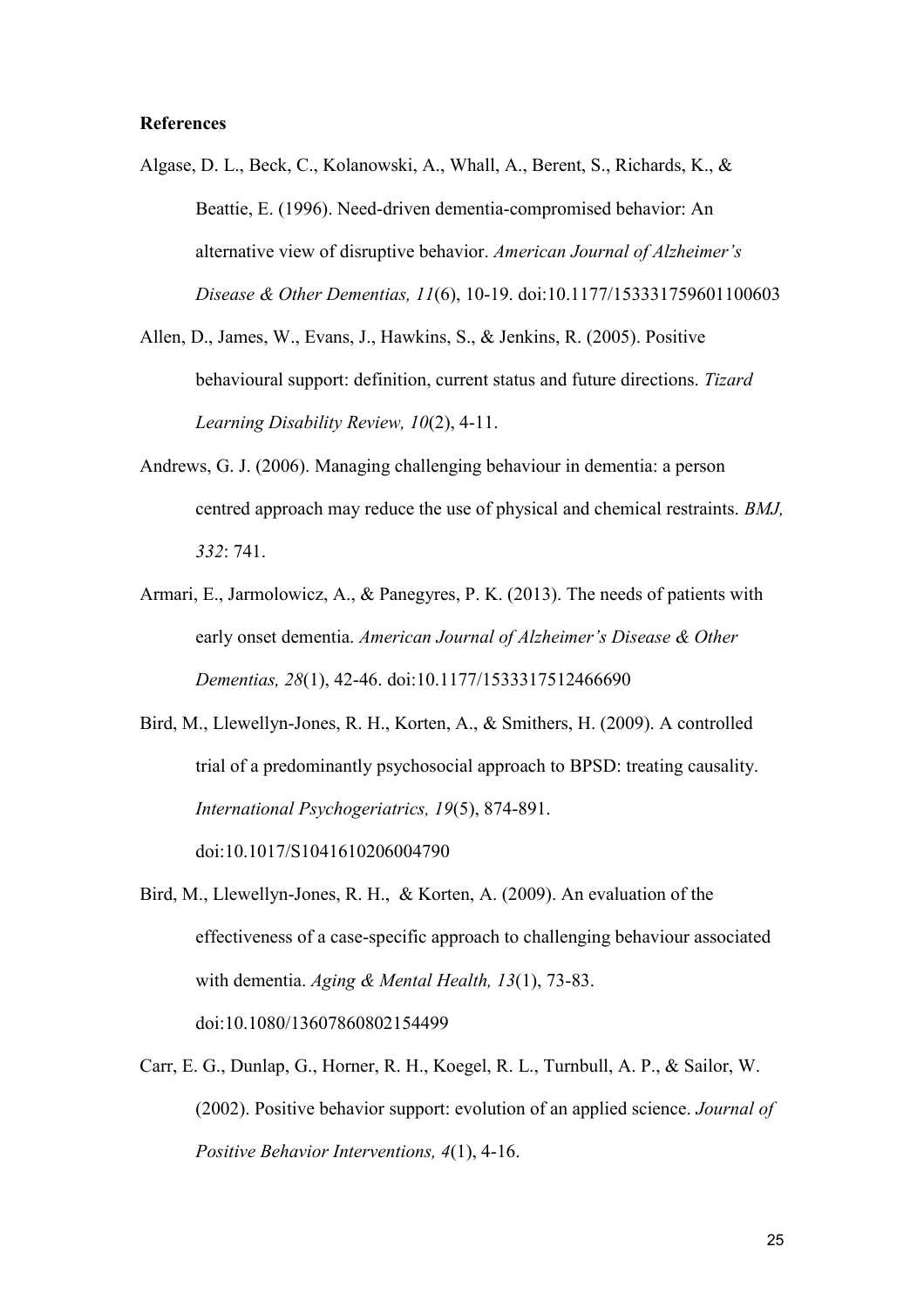Cohen-Mansfield, J. (2000). Theoretical frameworks for behavioral problems in dementia. *Alzheimer's Care Quarterly, 1*(4), 8-21.

- de Medeiros, K., Robert, P., Gauthier, S., Stella, F., Politis, A., Leoutsakos, J., . . . Lyketsos, C. (2010). The Neuropsychiatric Inventory-Clinician rating scale (NPI-C): Reliability and validity of a revised assessment of neuropsychiatric symptoms in dementia. *International Psychogeriatrics, 22*(6), 984-994. doi:10.1017/S1041610210000876
- Durand, V. M., & Crimmins, D. B. (1988). Identifying the variables maintaining selfinjurious behaviour. *Journal of Autism and Developmental Disabilities, 18*, 99-117.
- Feeney, T. J., & Achilich, J. (2014). Structured flexibility and context-sensitive behavioral support for the chronically cranky. NeuroRehabilitation, 34(4), 709-723. doi:10.3233/NRE-141088
- Fisher, A., Bellon, M., Lawn, S., & Lennon, S. (2019). Brain injury, behaviour support, and family involvement: putting the pieces together and looking forward. *Disability and Rehabilitation.* Online first 17 Jan 2019. doi: 10.1080/09638288.2018.1522551
- Fisher, A., Bellon, M., Lawn, S., Lennon, S., & Sohlberg, M. (2017). Family-directed approach to brain injury (FAB) model: a preliminary framework to guide family-directed intervention for individuals with brain injury, Disability and Rehabilitation, doi: 10.1080/09638288.2017.1407966
- Gelinas, I., Gauthier, L., McIntyre, M., & Gauthier, S. (1999). Development of a functional measure for persons with Alzheimer's disease: The Disability Assessment for Dementia. *American Journal of Occupational Therapy, 53*, 471-481. doi:10.5014/ajot.53.5.471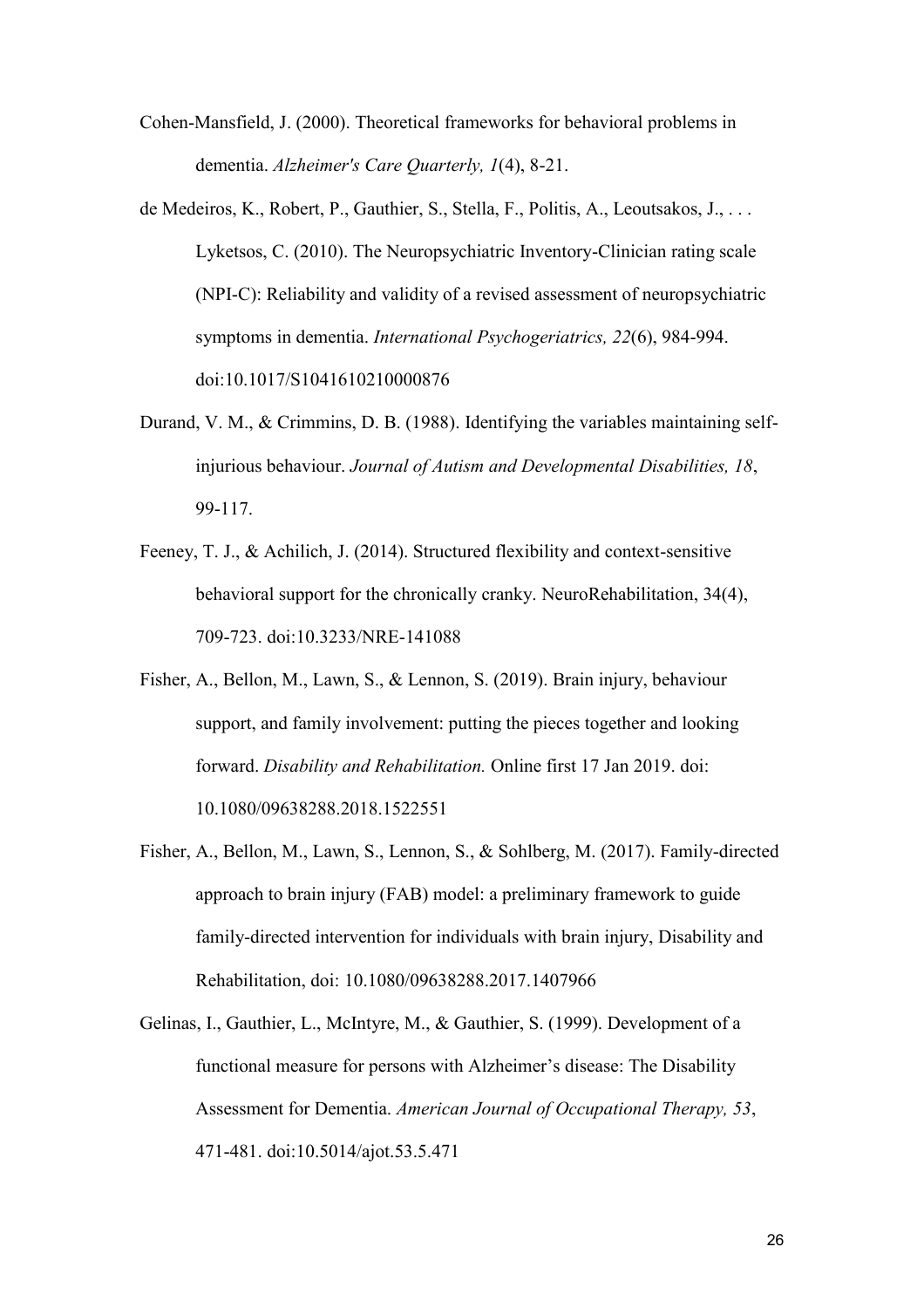- Ghosh, A., Dutt, A., Bhargava, P., & Snowden, J. (2013). Environmental dependency behaviours in frontotemporal dementia: have we been underrating them? *Journal of Neurology, 260*, 861-868.
- Gitlin, L. N., Piersol, C. V., Hodgson, N., Marx, K., Roth, D. L., Johnston, D., . . . Lyketsos, C. G. (2016). Reducing neuropsychiatric symptoms in persons with dementia and associated burden in family caregivers using tailored activities: design and methods of a randomized clinical trial. *Contemporary Clinical Trials, 49*, 92-102. doi:10.1016/j.cct.2016.06.006
- Gitlin, L. N., Winter, L., Burke, J., Chernett, N., Dennis, P. M., & Hauck, W. W. (2008). Tailored activities to manage neuropsychiatric behaviors in persons with dementia and reduce caregiver burden: a randomized pilot study. *American Journal of Geriatric Psychiatry, 16*, 229-239.
- Gorno-Tempini, M. L., Hillis, A. E., Weintraub, S., Kertesz, A., Mendez, M., Cappa, S. F., . . . Grossman, M. (2011). Classification of primary progressive aphasia and its variants. *Neurology, 76*, 1006-1014.

doi:10.1212/WNL.0b013e31821103e6

- Haass, C., & Neumann, M. (2016). Frontotemporal dementia: from molecular mechanisms to therapy. *Journal of Neurochemistry, 138*(Supp 1), 3-5.
- Hassiotis, A., Robotham, D., Canagasabey, A., Romeo, R., Langridge, D., Blizard, R., . . . King, M. (2009). Randomized, single-blind, controlled trial of a specialist behavior therapy team for challenging behavior in adults with intellectual disabilities. *American Journal of Psychiatry, 166*, 1278-1285.
- Hodges, J. R. (2001). Frontotemporal dementia (Pick's disease): Clinical features and assessment. *Neurology, 56*(Supplement 4), S6-S10.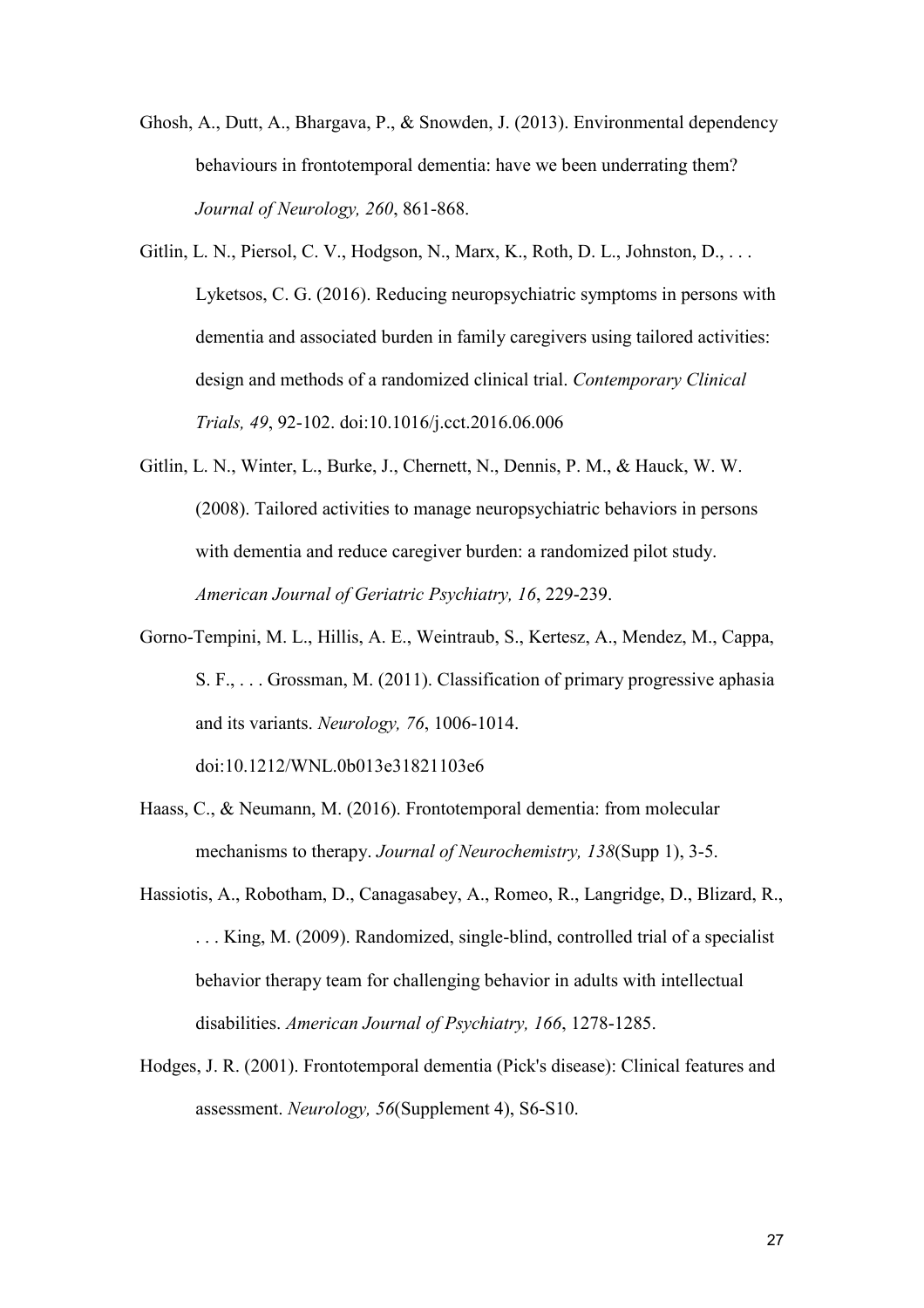- Hodges, J. R., & Piguet, O. (2018). Progress and challenges in frontotemporal dementia research: a 20-year review. *Journal of Alzheimer's Disease, 62*(Pt 6), 1-14.
- Hornberger, M., Yew, B., Gilardoni, S., Mioshi, E., Gleichgerrcht, E., Manes, F., & Hodges, J. R. (2014). Ventromedial-frontopolar prefrontal cortex atrophy correlates with insight loss in frontotemporal dementia and Alzheimer's disease. *Human Brain Mapping, 35*, 616-626.
- Horner, R. H., Dunlap, G., Koegel, R. L., Carr, E. G., Sailor, W., Anderson, J., . . . O'Neill, R. E. (1990). Toward a technology of "nonaversive" behavioral support. *Journal of the Association for Persons with Severe Handicaps, 15*(3), 125-132.
- Kaiser, S., & Panegyres, P. K. (2007). The psychosocial impact of young onset dementia on spouses. *American Journal of Alzheimer's Disease & Other Dementias, 21*(6), 398-402. doi:10.1177/1533317506293259
- Kazdin, A. E. (2016). Single-case experimental research designs. In A.E. Kazdin (Ed). Methodological issues and strategies in clinical research  $(4<sup>th</sup>$  ed). Washington, DC: American Psychological Association.
- Kortte, K. B., & Rogalski, E. J. (2013). Behavioural interventions for enhancing life participation in behavioural variant frontotemporal dementia and primary progressive aphasia. *International Review of Psychiatry, 25*(2), 237-245.
- LaVigna, G. W., & Willis, T. J. (2005). A Positive Behavioural Support Model for Breaking the Barriers to Social and Community Inclusion. *Tizard Learning Disability Review, 10*(2), 16-23.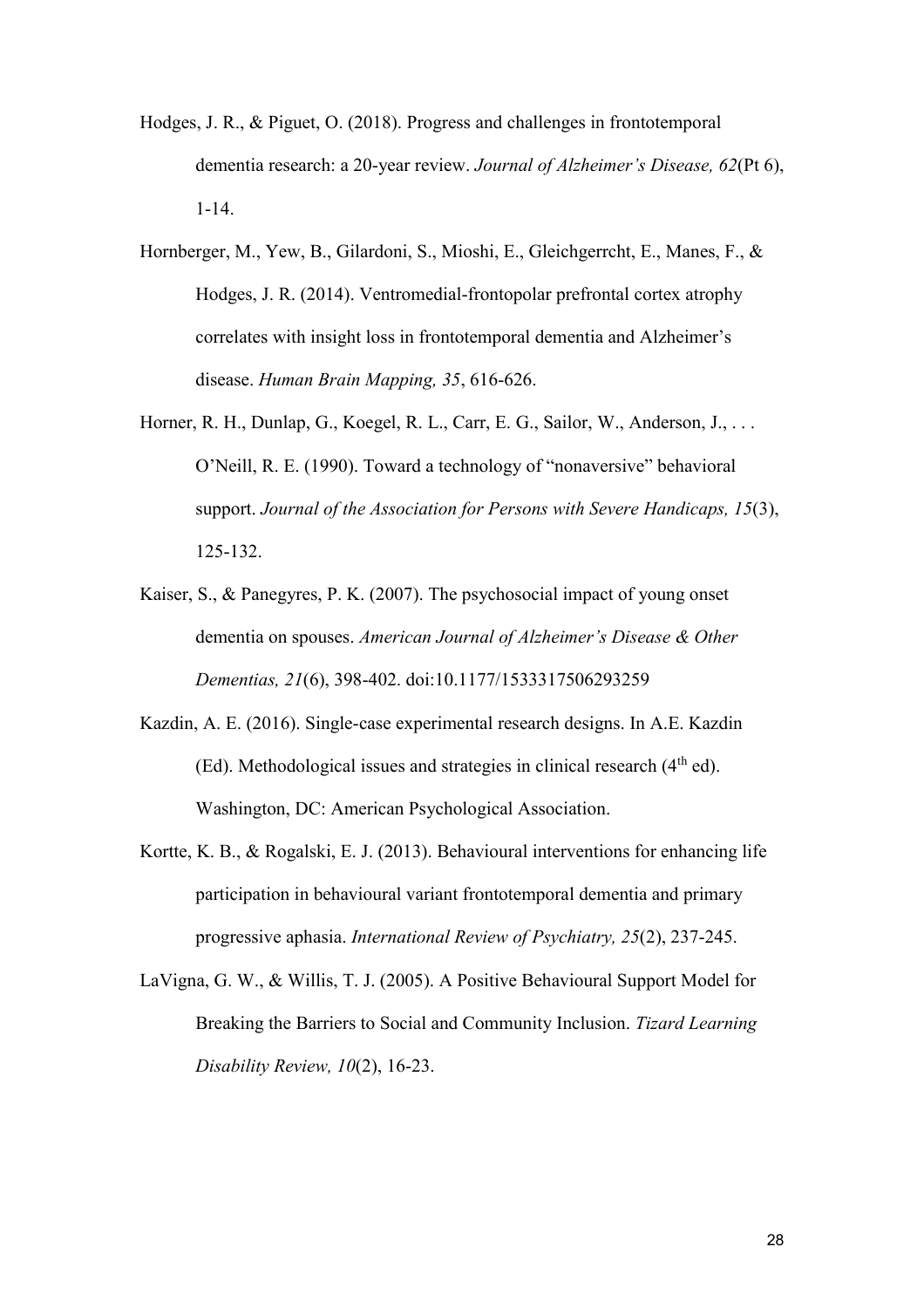- LaVigna, G. W., & Willis, T. J. (2012). The efficacy of positive behavioural support with the most challenging behaviour: the evidence and its implications. *Journal of Intellectual and Developmental Disability, 37*(3), 185-195.
- Lawton, M. P., & Brody, E. M. (1969). Assessment of older people: Self-maintaining and instrumental activities of daily living. *Gerontologist, 9*(3), 179-186.
- Marczinski CA, Davidson W, Kertesz A. A longitudinal study of behavior in frontotemporal dementia and primary progressive aphasia. Cogn Behav Neurol 2004;17:185-190.
- Martini de Oliveira, A., Radanovic, M., Homem de Mello, P. C., Buchain, P. C., Vizzotto, A. D., Harder, J……Forlenza, O. V. (2019). An intervention to reduce neuropsychiatric symptoms and caregiver burden in dementia: preliminary results from a randomized trial of the tailored activity programoutpatient version. *International Journal of Geriatric Psychiatry, 34*, 1301- 1307.
- Massimo, L., Powers, C., Moore, P., Vesely, L., Avants, B., Gee, J., . . . Grossman, M. (2009). Neuroanatomy of apathy and disinhibition in frontotemporal lobar degeneration. *Dementia and Geriatric Cognitive Disorders, 27*, 96-104. doi:10.1159/000194658
- Massimo, L., Powers, J. P., Evans, L. K., McMillan, C. T., Rascovsky, K., Eslinger, P……Grossman, M. (2015). Apathy in frontotemporal degeneration: neuroanatomical evidence of impaired goal-directed behavior. *Frontiers in Human Neuroscience, 9*:611.
- McLean, B., & Grey, I. (2012). A component analysis of positive behaviour support plans. *Journal of Intellectual and Developmental Disability, 37*(3), 221-231.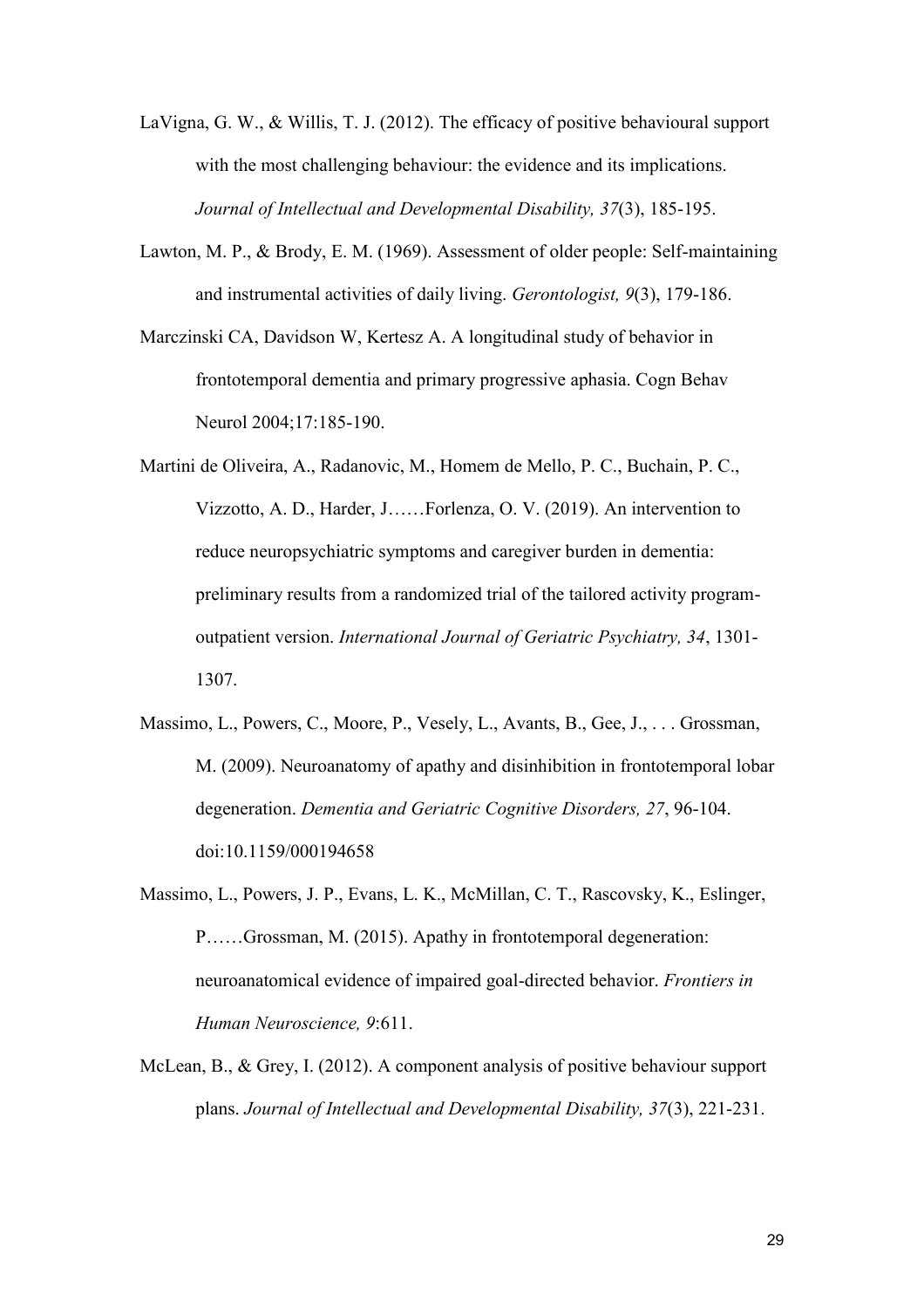Mendez, M. F., & Shapira, J. S. (2011). Loss of emotional insight in behavioral variant frontotemporal dementia or "frontal anosodiaphoria". *Consciousness and Cognition, 20*, 1690-1696. doi: 10.1016/j.concog.2011.09.005

- Mioshi, E., Foxe, D., Leslie, F., Savage, S., Hsieh, S., Miller, L., . . . Piguet, O. (2013). The impact of dementia severity on caregiver burden in frontotemporal dementia and Alzheimer disease. *Alzheimer Disease and Associated Disorders, 27*(1), 68-73. doi:10.1097/WAD.0b013e318247a0bc
- Mioshi, E., & Hodges, J. R. (2009). Rate of change of functional abilities in frontotemporal dementia. *Dementia and Geriatric Cognitive Disorders, 28*, 419-426. doi:10.1159/000255652
- Mioshi, E., Hsieh, S., Savage, S., Hornberger M., & Hodges J. R. (2010). Clinical staging and disease progression in frontotemporal dementia. *Neurology, 74*(20), 1591-1597. doi: 10.1212/WNL.0b013e3181e04070
- O'Connor, C. M., Clemson, L., da Silva, T. B. L., Piguet, O., Hodges, J. R., & Mioshi, E. (2013). Enhancement of carer skills and patient function in the nonpharmacological management of frontotemporal dementia (FTD): a call for randomised controlled studies. *Dementia & Neuropsychologia, 7*(2), 143-150.
- O'Connor, C. M., Clemson, L., Hornberger, M., Leyton, C. E., Hodges, J. R., Piguet, O., & Mioshi, E. (2016). Longitudinal change in everyday function and behavioral symptoms in frontotemporal dementia. *Neurology: Clinical Practice, 6*(5), 419-428. doi:10.1212/CPJ.0000000000000264
- O'Connor, C. M., Clemson, L., Brodaty, H., Low, L. F., Jeon, Y. H., Gitlin, L. N., . . . Mioshi, E. (2017a). The tailored activity program (TAP) to address behavioral disturbances in frontotemporal dementia: a feasibility and pilot study. *Disability and Rehabilitation*. doi:10.1080/09638288.2017.1387614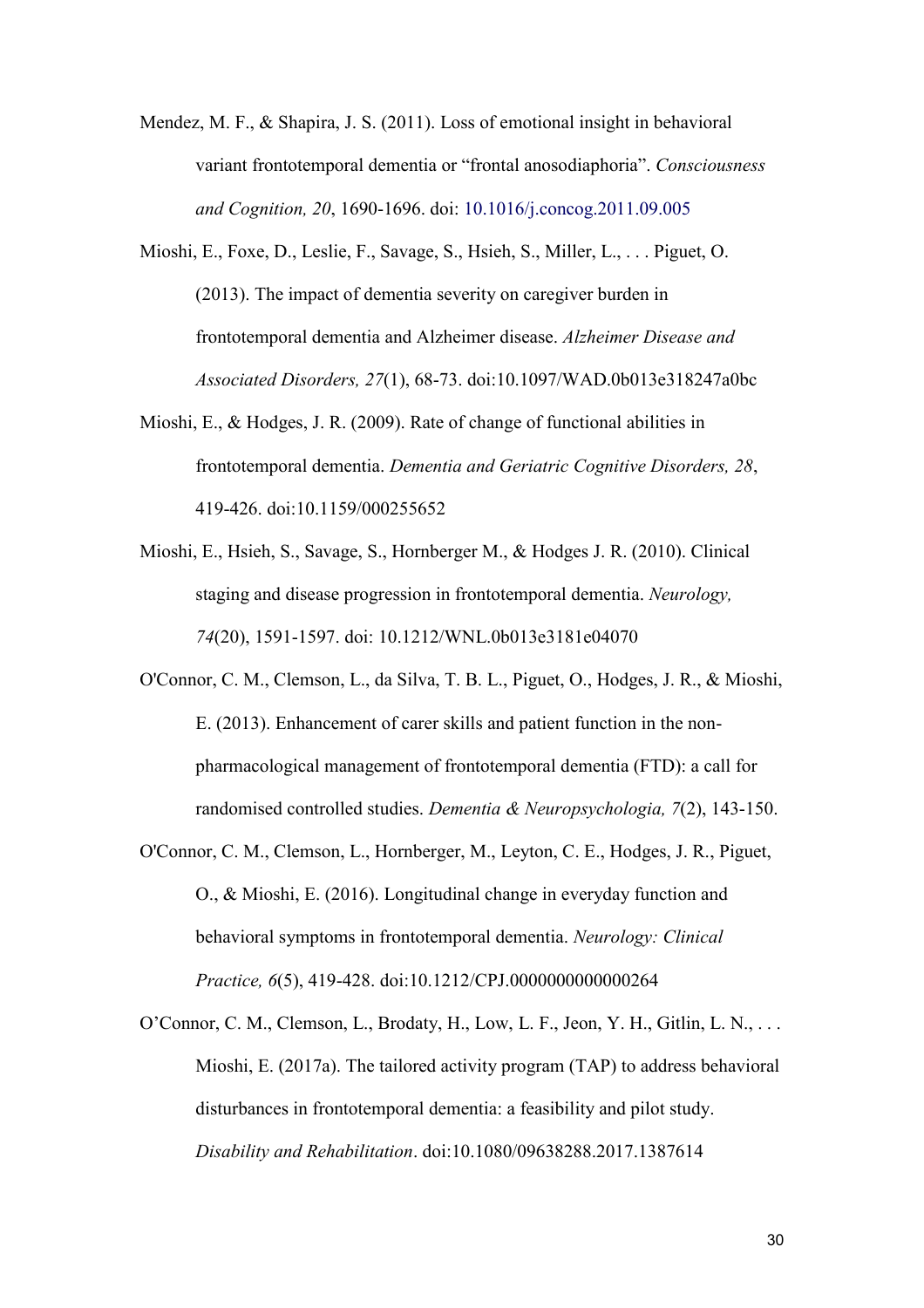O'Connor, C. M., Landin-Romero, R., Clemson, L., Kaizik, C., Daveson, N., Hodges, J. R., . . . Mioshi, E. (2017b). Behavioral-variant frontotemporal dementia: distinct phenotypes with unique functional profiles. *Neurology, 89*, 570-577.

- O'Neill, R. E., Horner, R. H., Albin, R. W., Sprague, J. R., Storey, K., & Newton, J. S. (1997). *Functional assessment and program development for problem behaviour: a practical handbook* (2nd ed.). Pacific Grove, CA: Brooks/Cole.
- Rascovsky, K., Hodges, J. R., Knopman, D., mendez, M. F., Kramer, J. H., Neuhaus, J., . . . Miller, B. L. (2011). Sensitivity of revised diagnostic criteria for the behavioural variant of frontotemporal dementia. *Brain, 134*, 2456-2477. doi:10.1093/brain/awr179
- Ray-Subramanian, C. (2013). Motivation Assessment Scale. In F. R. Volkmar (Ed.), *Encyclopedia of Autism Spectrum Disorders*. New York, NY: Springer.
- Rosen, H. J., Allison, S. C., Ogar, J. M., Amici, S., Rose, K., Dronkers, N., . . . Gorno-Tempini, M. L. (2006). Behavioural features in semantic dementia vs other forms of progressive aphasias. *Neurology, 67*, 1752-1756.
- Savage, S. A., Piguet, O., & Hodges, J. R. (2014). Giving words new life: generalization of word retraining outcomes in sematic dementia. *Journal of Alzheimer's Disease, 40*, 309-317.
- Savage, S. A., Piguet, O., & Hodges, J. R. (2015). "Knowing what you don't know": language insight in semantic dementia. *Journal of Alzheimer's Disease, 46*, 187-198.
- Sekhon, M., Cartwright, M., & Francis, J. J. (2017). Acceptability of healthcare interventions: an overview of reviews and development of a theoretical framework. *BMC Health Services Research, 17*:88. doi:10.1186/s12913-017- 2031-8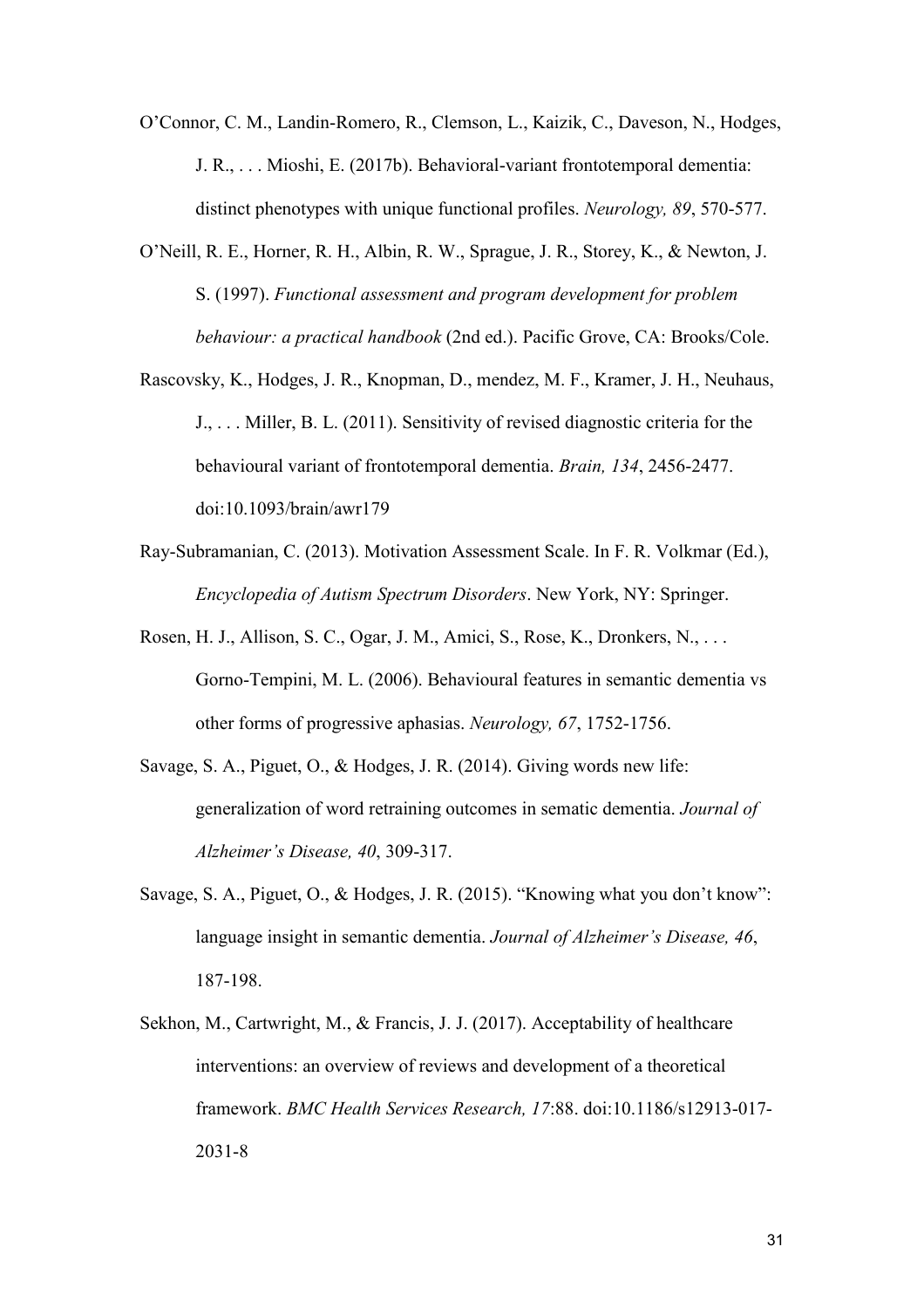- Shinagawa, S., Ikeda, M., Fukuhara, R., & Tanabe, H. (2006). Initial symptoms in frontotemporal dementia and semantic dementia compared with Alzheimer's disease. *Dementia and Geriatric Cognitive Disorders, 21*(2), 74-80. doi:10.1159/000090139
- Shinagawa, S. (2013). Phenotypic variety in the presentation of frontotemporal dementia. *International Review of Psychiatry, 25*(2), 138-144.
- Sinclair, C., Field, S., Williams, K., Blake, M., Bucks, R., Auret, K…….Kurrle, S. (2018). Supporting decision-making: A guide for people living with dementia, family members and carers. Sydney: Cognitive Decline Partnership Centre.
- Singh, N. N., Donatelli, L. S., Best, A., Williams, D. E., Barrera, F. J., Lenz, M. W., . . . Moe, T. L. (1993). Factor structure of the Motivational Assessment Scale. *Journal of Intellectual Disability Research, 37*, 65-74.
- Snowden, J. S., Bathgate, D., Varma, A., Blackshaw, A., Gibbons, Z. C., & Neary, D. (2001). Distinct behavioural profiles in frontotemporal dementia and semantic dementia. *Journal of Neurology, Neurosurgery and Psychiatry, 70*, 323-332. doi:10.1136/jnnp.70.3.323
- Staal, J. A., Amanda, S., Matheis, R., Collier, L., Calia, T., Hanif, H., & Kofman, E. S. (2007). The Effects of Snoezelen (Multi-Sensory Behavior Therapy) and psychiatric care on agitation, apathy, and activities of daily living in dementia patients on a short term geriatric psychiatric inpatient unit. *International Journal of Psychiatry in Medicine*, *37*(4), 357–370.
- Tate, R. L., Perdices, M., McDonald, S., Togher, L., & Rosenkoetter, U. (2014). The design, conduct and report of single-case research: resources to improve the quality of the neurorehabilitation literature. *Neuropsychological Rehabilitation, 24*, 315-331. doi: 10.1080/09602011.2013.875043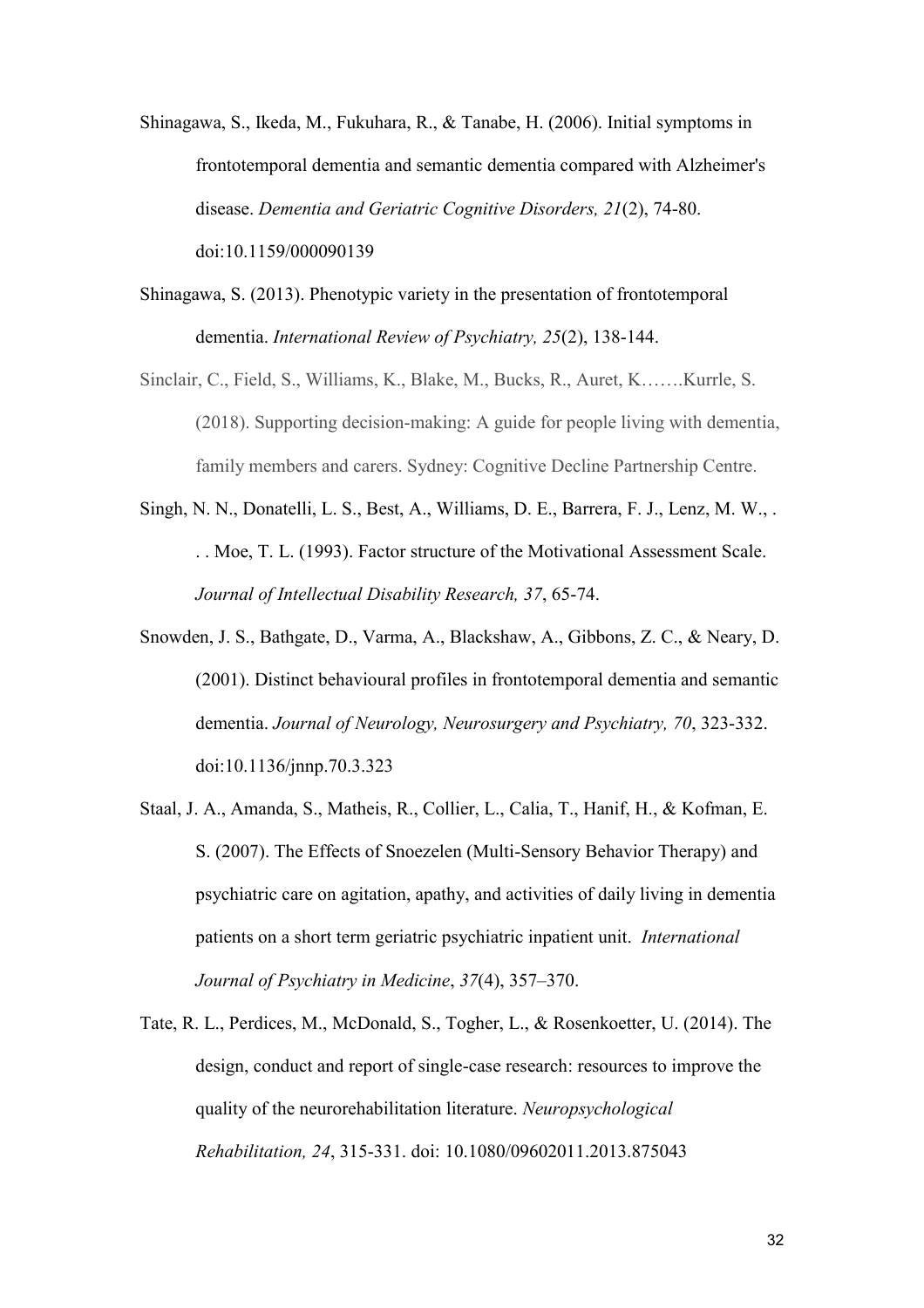- Trombly, C. (1993). Anticipating the future: Assessment of occupational function. *American Journal of Occupational Therapy, 47*(3), 253-257.
- Tsai, R. M., & Boxer, A. L. (2014). Treatment of frontotemporal dementia. *Current Treatment Options in Neurology, 16*(11), 319. doi:10.1007/s11940-014-0319- 0
- Tsai, R. M., & Boxer, A. L. (2016). Therapy and clinical trials in frontotemporal dementia: past, present, and future. *Journal of Neurochemistry, 138*(Supp 1), 211-221.
- Van Langenhove, T., Leyton, C. E., Piguet, O., & Hodges, J. R. (2016). Comparing longitudinal behavior changes in the primary progressive aphasias. *Journal of Alzheimer's Disease*. doi:10.3233/JAD-160010
- Whitwell, J. L., Przybelski, S. A., Weigand, S. D., Ivnik, R. J., Vemuri, P., Gunter, J. L., . . . Josephs, K. A. (2009). Distinct anatomical sutypes of the behavioural variant of frontotemporal dementia: a cluster analysis study. *Brain, 132*, 2932- 2946.
- Wicklund, A. H., Johnson, N., Rademaker, A., Weitner, B. B., & Weintraub, S. (2007). Profiles of decline in activities of daily living in non-Alzheimer dementia. *Alzheimer Disease and Associated Disorders, 21*(1), 8-13. doi:10.1097/WAD.0b013e3180324549
- Williams, G. B., Nestor, P. J., & Hodges, J. R. (2005). Neural correlates of semantic and behavioural deficits in frontotemporal dementia. *Neuroimage, 24*, 1042- 1051. doi:10.1016/j.neuroimage.2004.10.023
- Zamboni, G., Huey, E. D., Krueger, F., Nichelli, P. F., Grafman, J. (2008). Apathy and disinhibition in frontotemporal dementia: insights into their neural correlates. *Neurology, 71*, 736-742.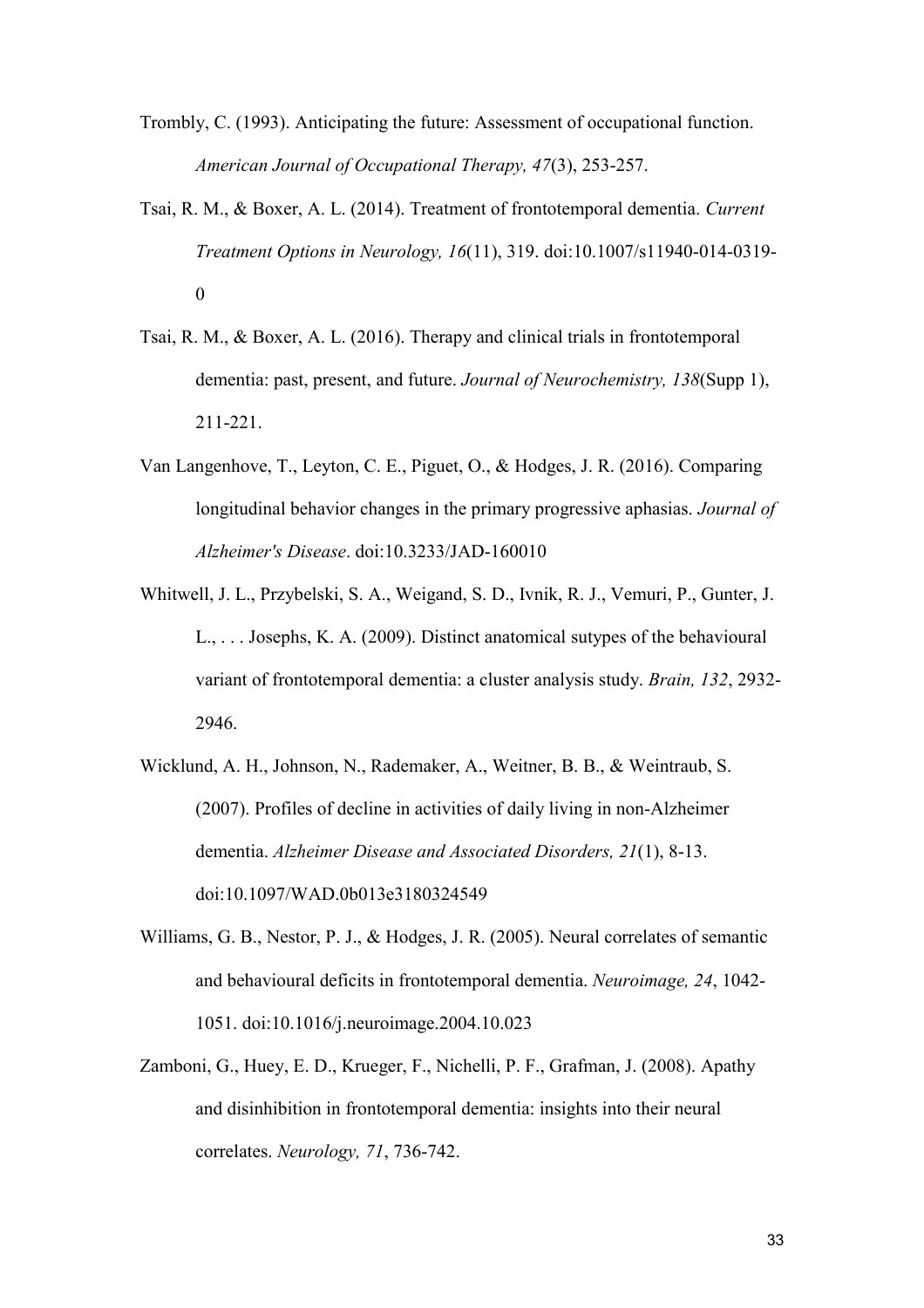| Participant    | Diagnosis  | Sex | Age   | <b>FRS</b> | <b>FRS</b> | Disease  | Education | Family | Family | Family    |
|----------------|------------|-----|-------|------------|------------|----------|-----------|--------|--------|-----------|
|                |            |     |       | Rasch      | dementia   | duration | (yrs)     | member | member | member    |
|                |            |     |       | score      | stage      | (yrs)    |           | Age    | sex    | education |
|                |            |     |       |            |            |          |           |        |        | (yrs)     |
| P <sub>1</sub> | SD-left    | M   | 63.0  | 1.92       | Mild       | 7.5      | 14.0      | 58.7   | F      | 13.5      |
| P <sub>2</sub> | $SD-right$ | M   | 70.0  | $-1.03$    | Severe     | 6.5      | 20.0      | 62.5   | F      | 17.0      |
| P <sub>3</sub> | bvFTD      | F   | 66.3  | $-0.59$    | Severe     | 4.9      | 12.0      | 72.5   | M      | 15.0      |
| P <sub>4</sub> | bvFTD      | M   | 65.5  | 0.16       | Moderate   | 4.9      | 16.0      | 64.0   | F      | 12.5      |
| Mean           |            |     | 66.19 |            |            | 5.92     | 15.5      | 64.43  |        | 14.5      |

**Table 1: Participant demographic characteristics at baseline**

bvFTD – behavioural variant frontotemporal dementia; FRS – Frontotemporal dementia Rating Scale; SD – semantic dementia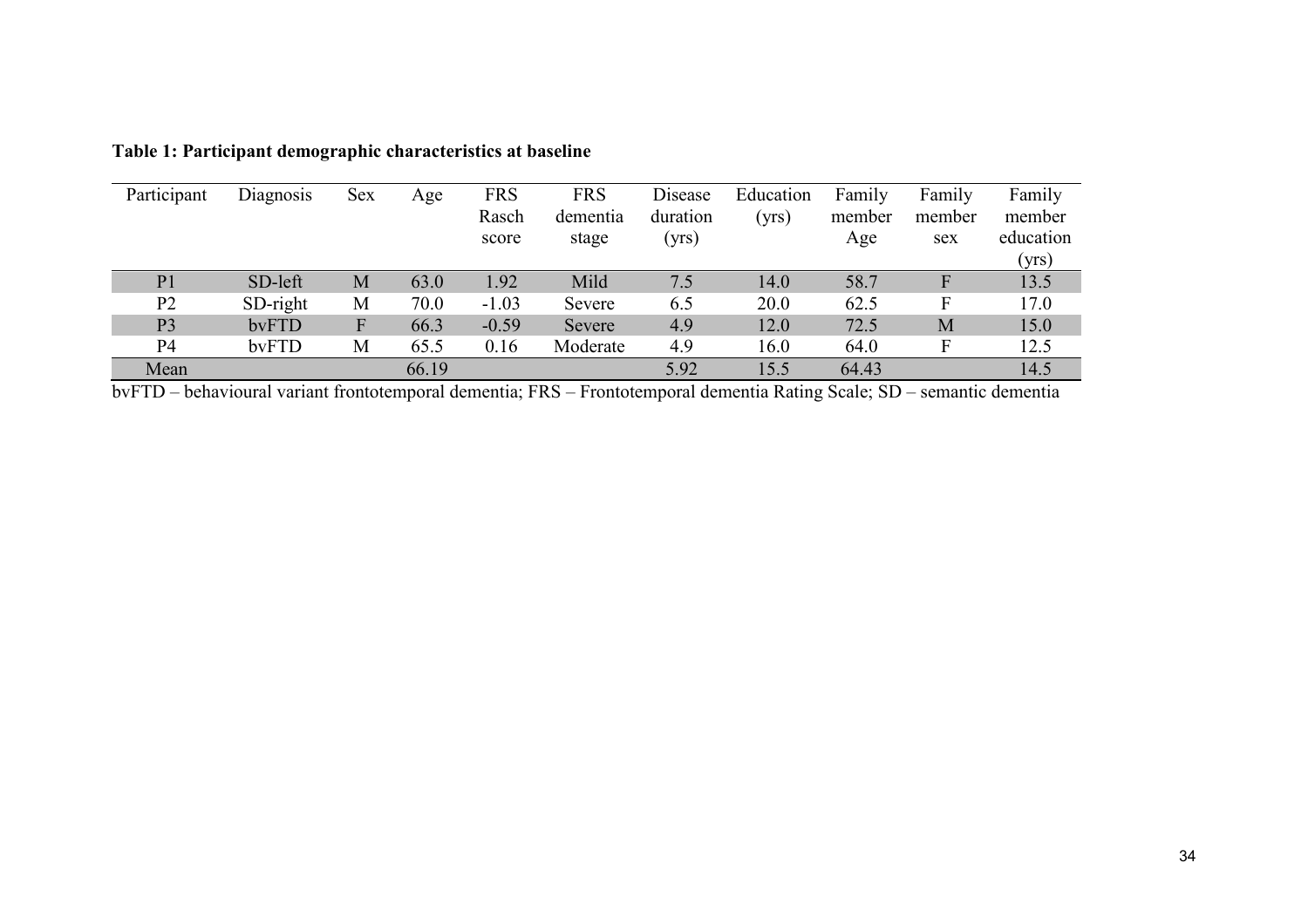**Table 2: Motivational assessment scale outcomes for specifically identified apathetic and disinhibited behaviours for all study participants** 

|                | <b>Behaviours for each participant</b>                              | <b>Behavioural</b><br>domain | <b>Sensory</b> | Escape | <b>Attention</b> | Tangible |
|----------------|---------------------------------------------------------------------|------------------------------|----------------|--------|------------------|----------|
| <b>P1</b>      | Shopping (spending money daily on "bargains")                       |                              |                |        |                  |          |
|                | Swearing (at wife and friends in public and at home)                |                              |                |        |                  |          |
|                | Shoplifting                                                         | D                            |                |        |                  |          |
| P <sub>2</sub> | Gambling                                                            | D                            |                |        |                  |          |
|                | Communication difficulties (impacting management e.g. not           | D                            |                |        |                  |          |
|                | responding to requests to change soiled clothes/bedding; in lieu of |                              |                |        |                  |          |
|                | verbal communication, pushes wife to access cooking)                |                              |                |        |                  |          |
|                | Shopping and shoplifting (e.g. grabbing items in shop; finding      | D                            |                |        | 3                |          |
|                | "bargains"; taking cash from wife's wallet)                         |                              |                |        |                  |          |
| <b>P3</b>      | Apathy (e.g. doing less around the house)                           | A                            |                |        |                  |          |
|                | Decreased communication (e.g. not responding when addressed)        | A                            |                |        |                  |          |
|                | Anxiety (e.g. wants to leave restaurant as soon as finished eating) | О                            |                |        |                  |          |
| <b>P4</b>      | Changing plans last minute (e.g. not attend appointment)            | O                            |                |        |                  |          |
|                | Angry & shouting (loud yelling heard by neighbours)                 |                              |                |        |                  |          |
|                | Apathy (not engaged in practical activities)                        | A                            |                |        |                  |          |
|                | Rank of primary responses overall                                   |                              |                |        | 4                |          |
|                | Rank of secondary responses overall                                 |                              |                |        | 3                |          |
|                | Rank of apathetic primary responses                                 |                              |                |        |                  |          |
|                | Rank of disinhibited primary responses                              |                              |                |        |                  |          |

Scores are ratings  $(1 - 4)$  derived from the MAS summed scores. A score of 1 indicated the most likely function of a behaviour. Behavioural domain refers to whether the specifically identified behaviour relates to:  $D -$  Disinhibition,  $A -$  Apathy, or  $O -$  Other.